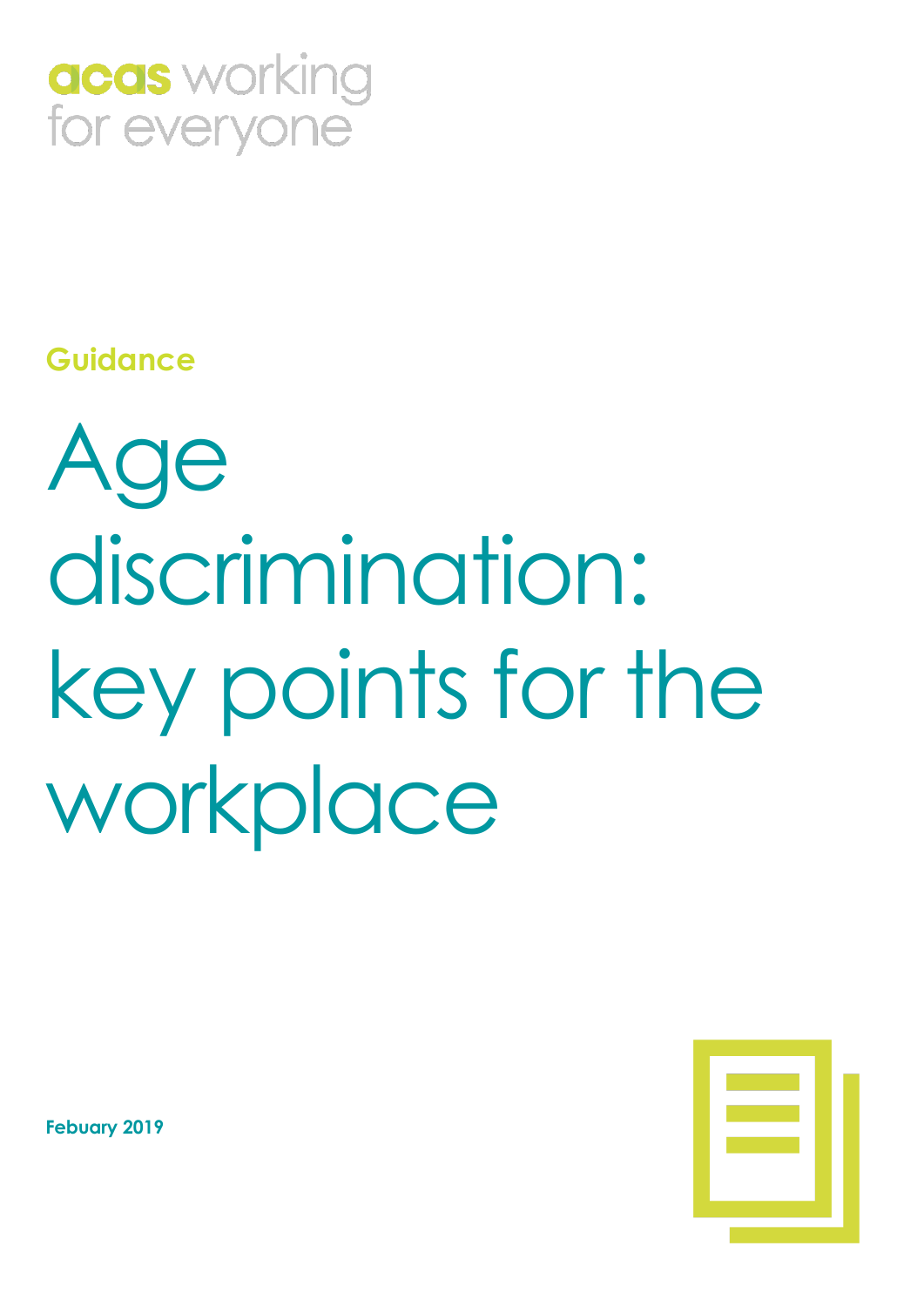# **About Acas – What we do**

Acas provides information, advice, training, conciliation and other services for employers and employees to help prevent or resolve workplace problems. Go to [www.acas.org.uk](http://www.acas.org.uk/) for more details.

# **'Must' and 'should'**

Throughout this guide, a legal requirement is indicated by the word 'must' - for example, an employer must not janore an employee for promotion because of their age.

The word 'should' indicates what Acas considers to be good employment practice.

# **Understanding the term 'employee'**

In discrimination matters such as age, the definition of 'employee' under the Equality Act 2010 includes:

- employees (those with a contract of employment)
- workers and agency workers (those with a contract to do work or provide services)
- apprentices (those with a contract of apprenticeship)
- some self-employed people (where they have to personally perform the work)
- specific groups such as police officers and partners in a business.

Job applicants are also protected.

# **Guidance on other parts of the Equality Act 2010**

Guidance on the other protected characteristics under the Act, and other useful tools and materials can be found at [www.acas.org.uk/equality.](http://www.acas.org.uk/equality) For an overview of how equality legislation applies generally at work, Acas provides the following guidance:

- Equality and discrimination: understand the basics
- Prevent discrimination: support equality
- Discrimination: what to do if it happens.

# **Febuary 2019**

Information in this guide has been revised up to the date of publication. For more information, go to the Acas website at [www.acas.org.uk.](http://www.acas.org.uk/) Legal information is provided for guidance only and should not be regarded as an authoritative statement of the law. The particular circumstances of an individual case will always need to be taken into account. It may, therefore, be wise to seek legal advice.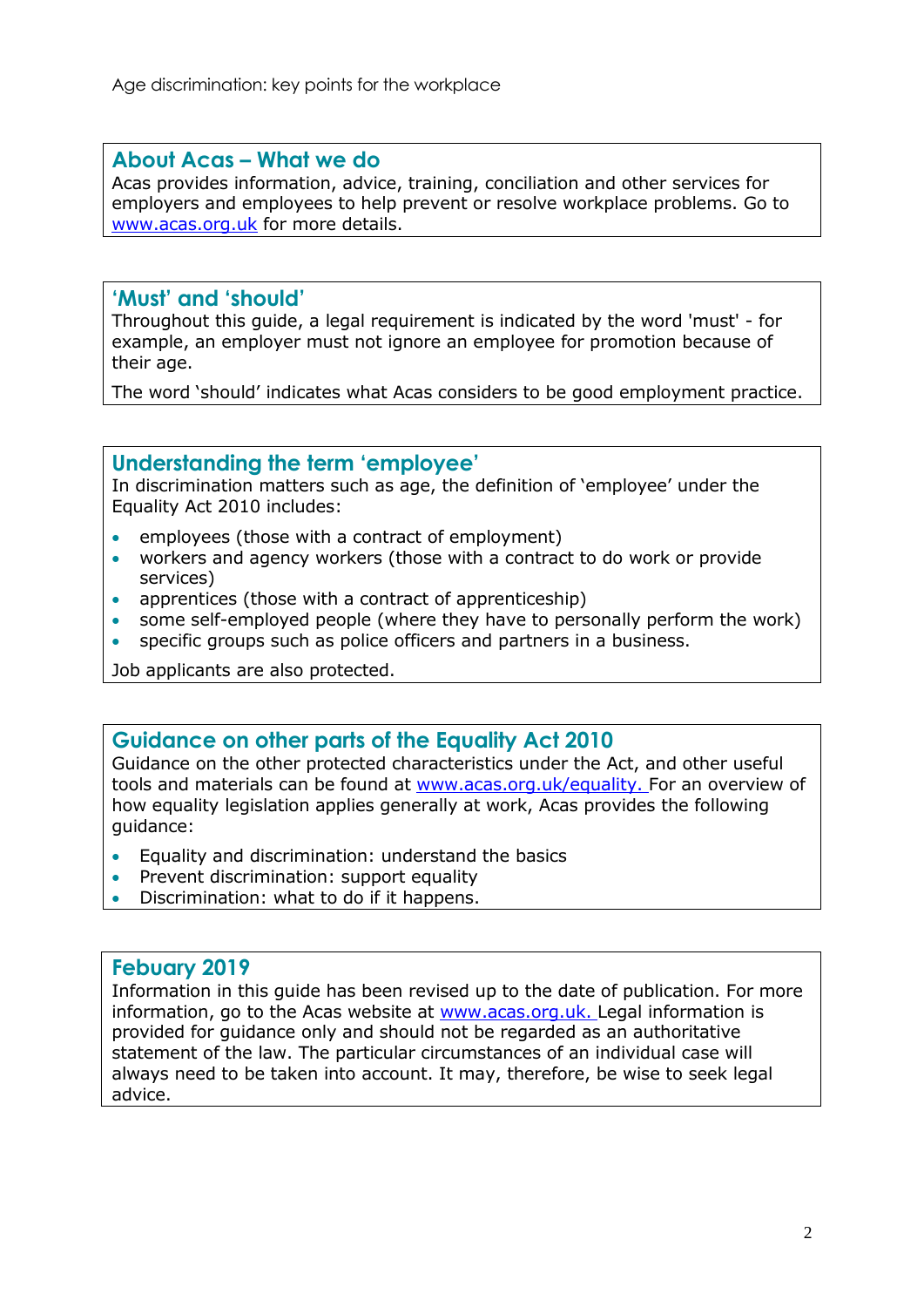# Contents

<span id="page-2-0"></span>

| When different treatment because of age may be allowed  19 |  |
|------------------------------------------------------------|--|
|                                                            |  |
|                                                            |  |
|                                                            |  |
|                                                            |  |
|                                                            |  |
|                                                            |  |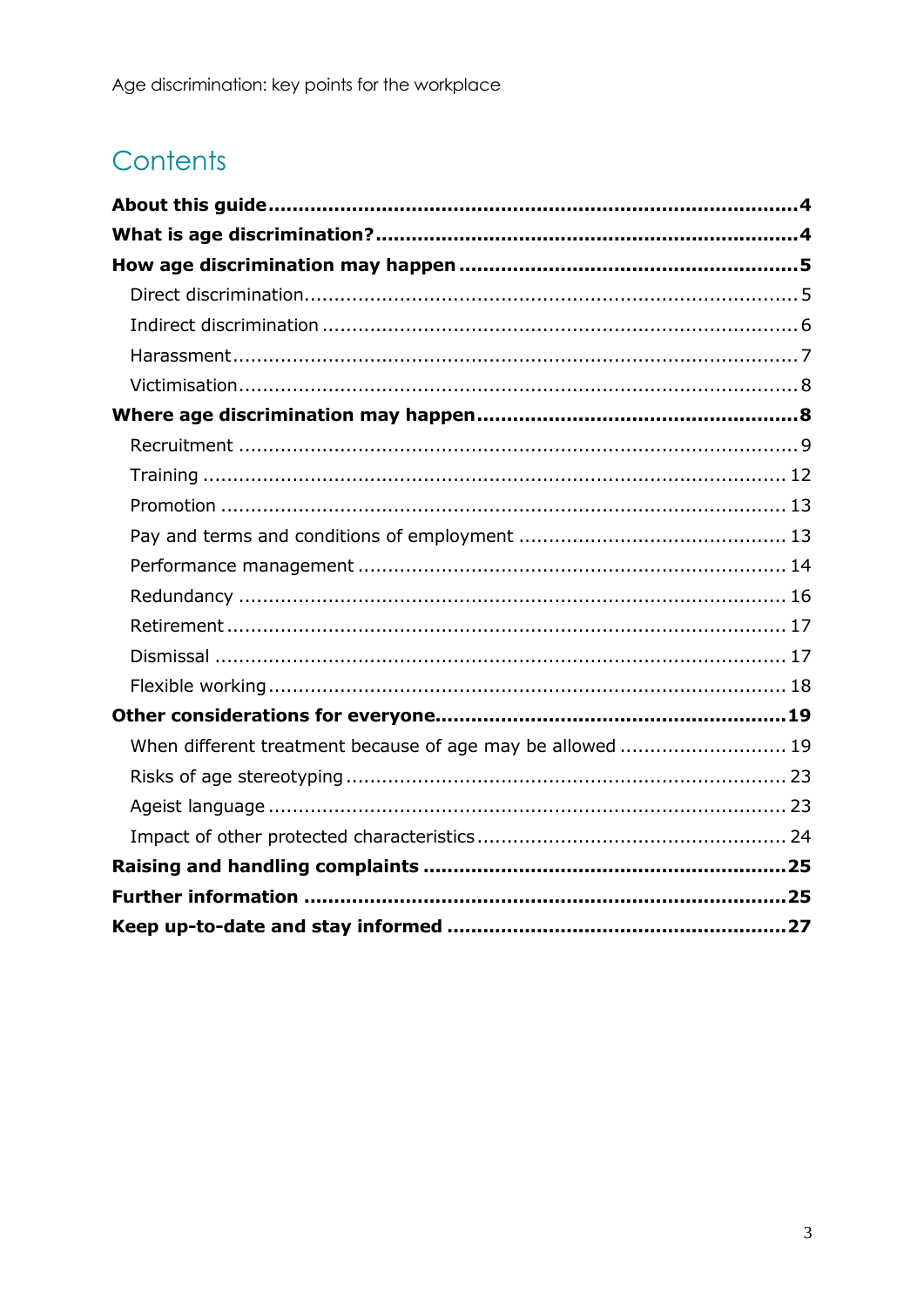# About this guide

This guide offers employers, managers, HR professionals, employees, employee/trade union representatives and job applicants:

- steps to take to prevent age discrimination happening in the workplace
- examples of how age discrimination might still occur, and
- how age discrimination should be dealt with if it does happen.

The guide encourages employers and employees to make their workplaces inclusive. For example, so staff feel they belong, no matter what their age, and are not disadvantaged or under-valued because of age.

While employers and employees can be liable for their own acts of discrimination, an employer will also be liable for an employee's actions unless it can show it took all reasonable steps to try to prevent them.

# <span id="page-3-0"></span>What is age discrimination?

Age is one of nine features known as protected characteristics in the Equality Act 2010. Generally, an employee is protected against discrimination because of age. This includes protection against unfair treatment because a job applicant or employee is: a different age or in a different age group to another job applicant or employee; or thought to be a particular age; or associated with someone belonging to a particular age group.

# **What is a different age or age group?**

Age discrimination is not always about an 'old person' being preferred over a 'young person' because of their age – or vice versa. The age difference might be small – for example, a few years between one person in their late 40s compared to another in their early 50s.

Or, for example, someone might feel they have been discriminated against because they are over 60. In another case, it might be because they are seen as middle-aged. Or, a 21-year-old might claim discrimination because they are being treated differently because of their age compared to their colleague who is 43.

No minimum length of employment by an employee, or any employment at all for a job applicant, is necessary to claim discrimination. It is unlawful from when a role is advertised through to the last day of employment and beyond, including job references. Whether a complaint amounts to unlawful age discrimination can ultimately rest with an employment tribunal or court.

Age discrimination, also commonly called ageism, is one of the most common forms of unfair treatment at work. The age gap at work can be 50 years or more.

<span id="page-3-1"></span>The Equality Act does allow different treatment because of age in limited circumstances. See the section, **When different treatment because of age may be allowed**, further into this guide.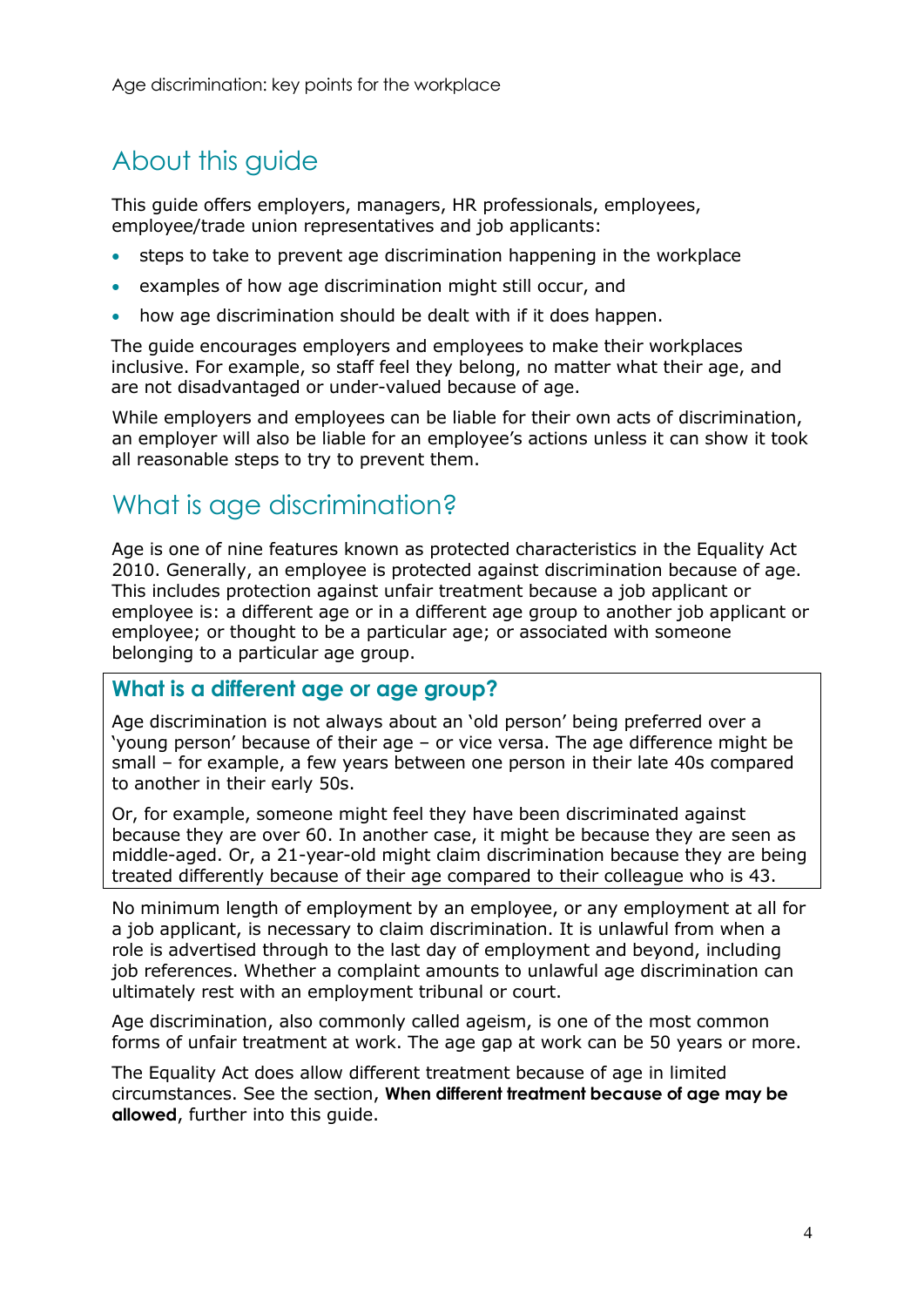# How age discrimination may happen

There are four main types of discrimination under the Equality Act:

- Direct discrimination
- Indirect discrimination
- Harassment
- Victimisation.

Employers should be aware that successfully dealing with a discrimination complaint should not always be seen as the end of the matter. It is useful to think how any future instances might be prevented. This can include consulting with trade unions or employee representatives, if they are in the workplace, and organising equality training for managers and all staff. To find out more, see Acas guide **Prevent discrimination: support equality**.

# <span id="page-4-0"></span>**Direct discrimination**

There are three different types. Direct discrimination is where someone is treated less favourably than others because of:

- their actual age this is **ordinary direct discrimination.** This is the only type of direct discrimination which may be lawful in limited circumstances. For more information see **Where discrimination may be lawful**
- the age of someone else they are associated with, such as a member of their family or a colleague – this is **direct discrimination by association**
- the age they are thought to be, regardless of whether the perception is correct or not - this is **direct discrimination by perception.**

Direct discrimination in all three forms could, for example, involve a decision not to employ someone, make them redundant or turn them down for promotion because of age. In most circumstances it would be unlawful. Direct discrimination does not need to be intentional.

# **For example… ordinary direct discrimination**

Manager Louise is looking to fill a role which will require the successful applicant to then complete difficult training. She instructs her HR manager to discount her team's younger members, presuming they will not want the hard work. She also tells HR to discount older members, thinking they will not adapt to the change. Instead she shortlists Bruce and Mikel, believing people in their mid-thirties are more likely to have the necessary blend of ambition and sense of responsibility. Her actions are likely to be discriminatory.

# **For example… direct discrimination by association**

Senior manager Jurgen decides not to invite employee Sarah and her partner Claude to a business party because Claude is much older than her. Jurgen feels Claude would not fit in with the party mood. This is likely to be discriminatory.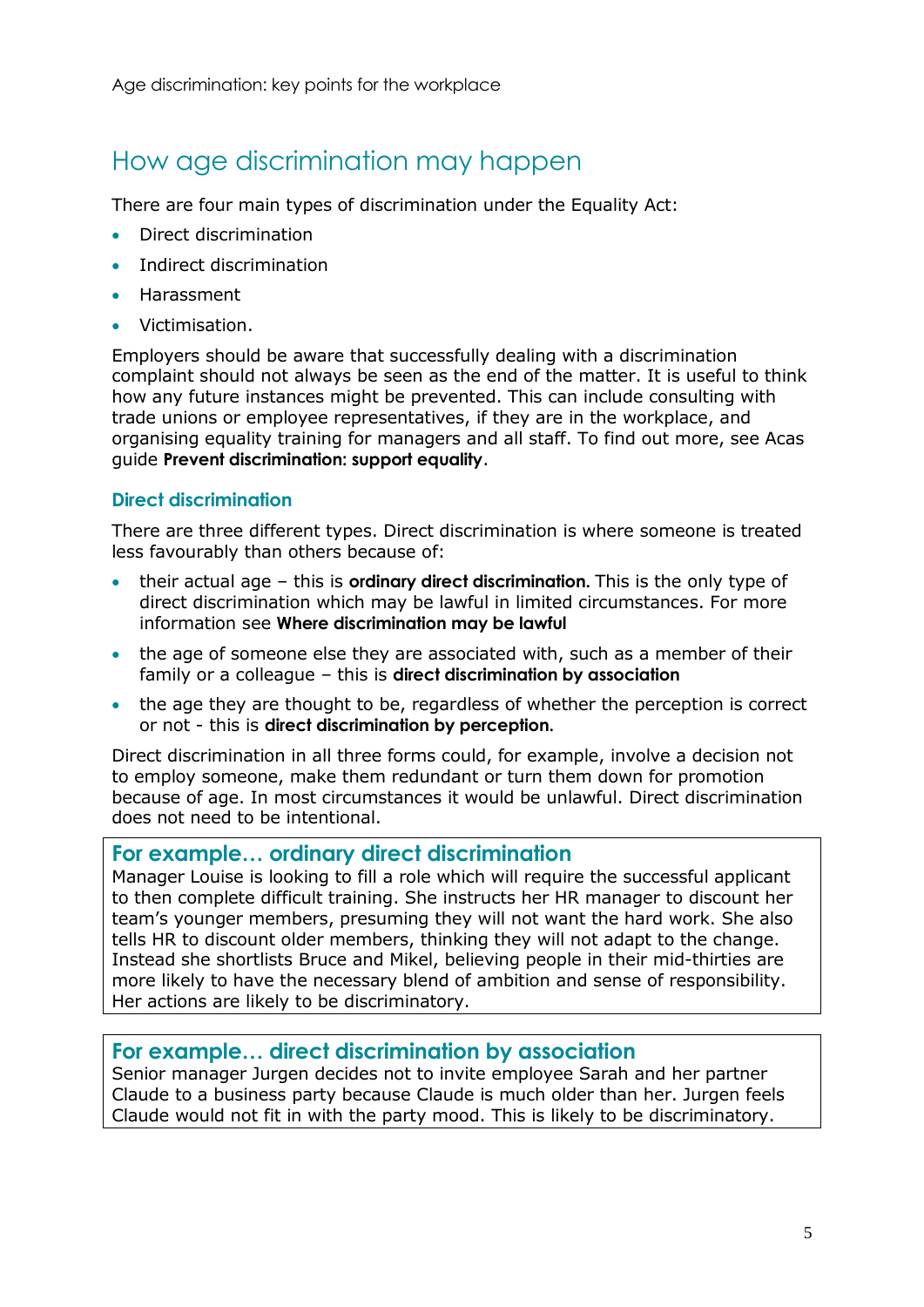# **For example… direct discrimination by perception**

Siobhan is turned down for a supervisor's job because her bosses decide she does not look mature enough for the role. They think she looks about 20. In fact, she is 30. Her bosses' decision is likely to be discriminatory.

# <span id="page-5-0"></span>**Indirect discrimination**

## **What is indirect discrimination?**

It is usually less obvious than direct discrimination and is normally unintended. In law, it is where a 'provision, criterion or practice' involves all these four things:

- 1. the 'provision, criterion or practice' is applied equally to a group of employees/job applicants, only some of whom share the protected characteristic – in this case, the same age or age group
- 2. it has (or will have) the effect of putting those who share the protected characteristic at a particular disadvantage when compared to others of a different age or age group
- 3. it puts, or would put, an employee/job applicant at that disadvantage, and
- 4. the employer is unable to objectively justify it -what the law calls showing it to be a proportionate means of achieving a legitimate aim.

The Equality Act does not define a 'provision, criterion or practice'. However, the term is most likely to include an employer's policies, procedures, requirements, rules and arrangements, even if informal, and whether written down or not.

## **What an employee or job applicant must prove**

If they are claiming indirect discrimination, they must show that the 'provision, criterion or practice' puts, or would put, other employees/job applicants of the same age or age group at a disproportionate disadvantage when compared to employees/job applicants not of that age or age group. The individual employee or job applicant must then show that they have been disadvantaged by the application of the provision, criterion or practice.

## **For example… indirect discrimination**

City centre gym manager Esme tells employees she needs two more staff to work on reception. She adds that anyone interested needs to look 'fit and enthusiastic' as the gym is trying to encourage more young people to join. Her requirement may indirectly discriminate against older staff unless it can be objectively justified.

## **When is indirect discrimination allowed?**

Unless the employer can show the provision, criterion or practice is proportionate, appropriate and necessary (this is objective justification and usually involves a business need) there will be indirect discrimination. What is 'proportionate' will vary from case to case. It can also depend on the size and resources of the business – for example, a large employer with many staff may find it easier to approve flexible working requests, which may come mostly from older staff, than a small firm with few staff. See the section, **Flexible working**, further into this guide.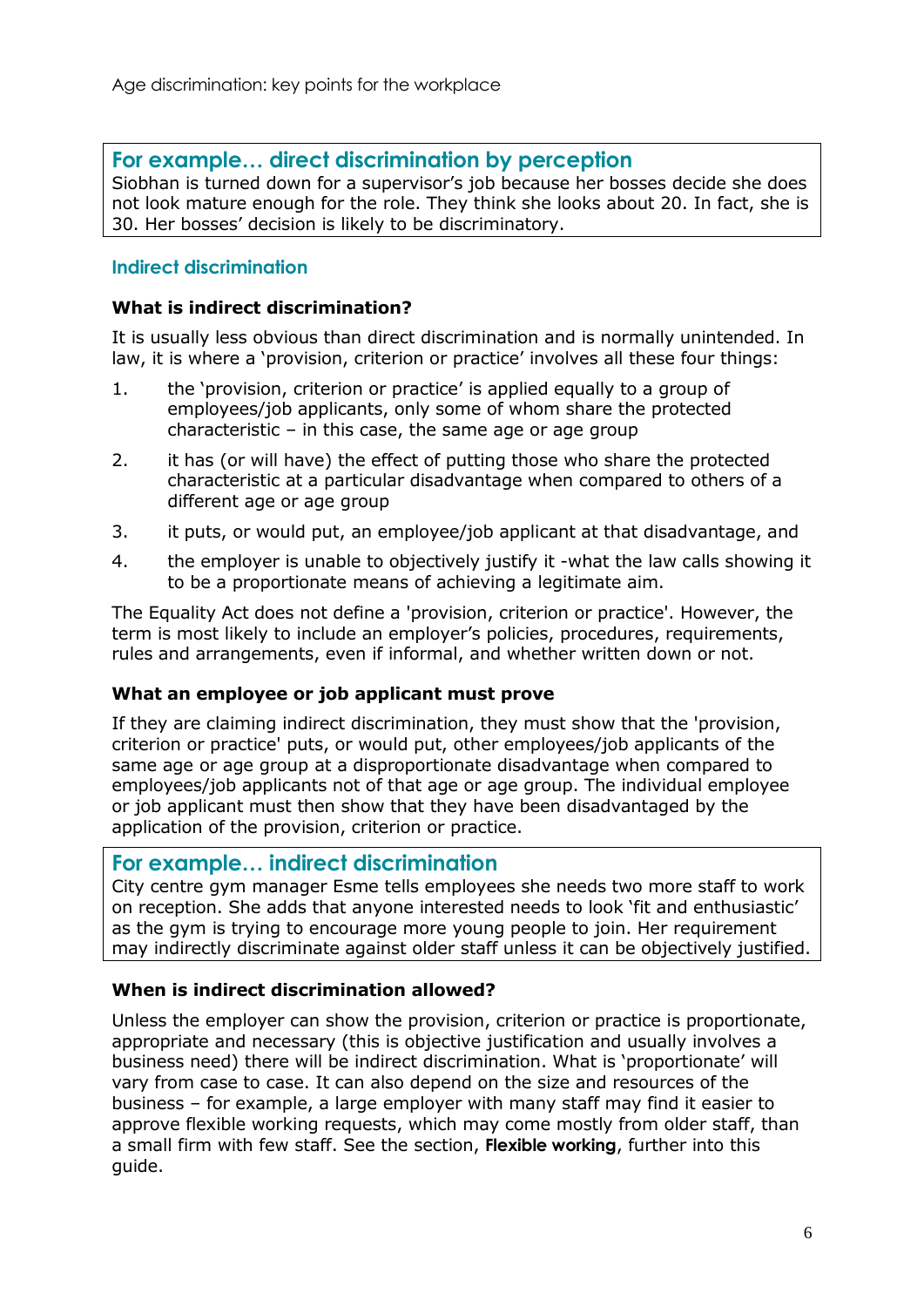If the employer can show objective justification, there is no indirect discrimination. See **Where discrimination may be lawful** in the section, When different treatment because of age may be allowed, further into this guide.

Employers should check their policies, practices and rules to see whether they may have a disproportionately adverse effect on job applicants and/or employees because of their age. Otherwise, they may inadvertently indirectly discriminate. Policies, practices and rules which were not discriminatory when introduced may become discriminatory over time, perhaps because of a change in the make-up of the workforce, law or work arrangements.

#### <span id="page-6-0"></span>**Harassment**

Harassment is defined as 'unwanted conduct' and must be related to a relevant protected characteristic – in this case, age. This might be because:

- of the employee's age, or
- the age they are thought to be, or
- $\bullet$  the age of someone else they are associated with  $-$  for example, a partner who is much older than them - or
- ageism is common in their workplace.

The harassment must have the purpose or effect of violating a person's dignity or creating an intimidating, hostile, degrading, humiliating or offensive environment for them.

This can include bullying, nicknames, threats, intrusive or inappropriate questions and comments, excluding them (ignoring, not inviting them to meetings or events etc) or insults. It can be verbal, written or physical. Also, unwanted jokes and/or gossip which they find offensive can be harassment. To say the behaviour was not meant to be harassment or that the comments were 'banter' is no defence.

In cases of harassment, how the victim sees the unwanted conduct is more important than how the harasser sees it and their intent. Whether it is reasonable for the victim to feel the way they do is also taken into account.

Also, an employee can make a complaint of harassment where they are not on the receiving end of the conduct, but witness it and it has a negative impact on their dignity at work or working environment. The employee making a complaint of harassment in this situation would not need to be the same age, or in the same age group, as the colleague being harassed.

Managers should be careful not to let their own views influence a situation or dismiss a concern because they do not deem the behaviour offensive themselves. It is important to remember that if an employee feels strongly enough to raise a concern or make a complaint, the employer should take it seriously, and deal with it correctly.

For more general information on harassment, including protecting employees from harassment from customers and clients, see the companion guide, **Equality and discrimination: understand the basics.**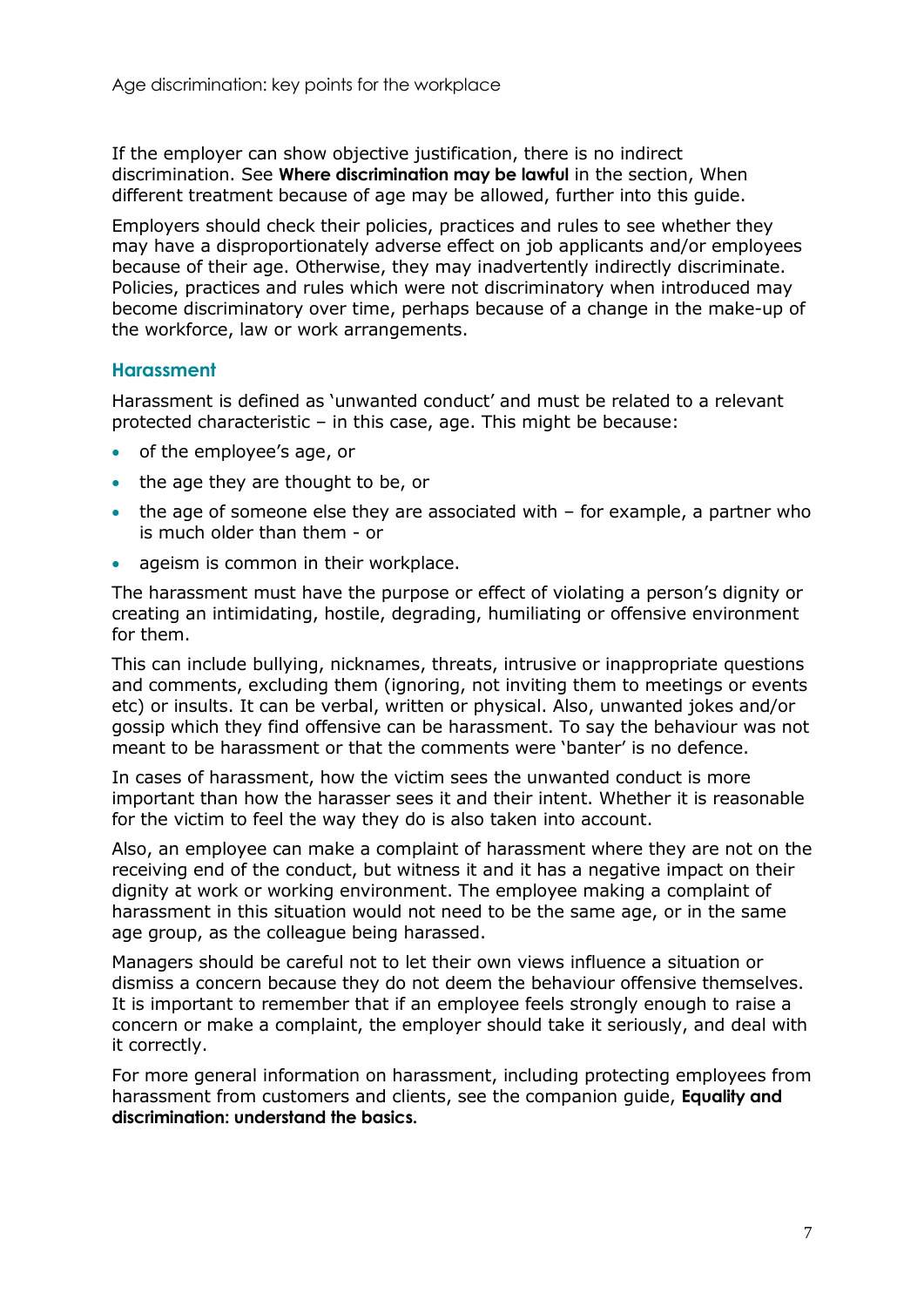# **For example… harassment**

Sixty-year-old Margaret feels humiliated and undermined at the store where she works because of her age. Despite her extensive experience in retailing and recently gaining a qualification as a visual merchandiser, her manager Darren regularly tells her in front of other staff that she is 'out of touch' and that the store needs 'fresh blood'. Darren's behaviour is likely to be harassment.

# <span id="page-7-0"></span>**Victimisation**

Victimisation is when an employee suffers what the law terms a 'detriment' something that causes disadvantage, damage, harm or loss because of:

- making an allegation of discrimination, and/or
- supporting a complaint of discrimination, and/or
- giving evidence relating to a complaint about discrimination, and/or
- raising a grievance concerning equality or discrimination, and/or
- doing anything else for the purposes of (or in connection with) the Equality Act, such as bringing an employment tribunal claim of discrimination.

Victimisation may also occur because an employee is suspected of doing one or more of these things, or because it is believed they may do so. A 'detriment', for example, might include the employee being labelled a 'troublemaker', being left out and ignored, being denied training or promotion, or being made redundant because they supported an age discrimination claim.

# **For example… victimisation**

Manager Alan tells apprentice Reyansh he is happy with his progress and performance. Reyansh then feels confident enough to tell Alan that some of the older employees regularly make fun of him because of his age and play pranks such as leaving toys where he's working. Reyansh wants this to stop. Alan tells Reyansh to toughen up and that the firm has no time for complainers. Some weeks later Alan punishes Reyansh for complaining by cancelling his training course. This is likely to be victimisation.

An employee is protected under the Equality Act from victimisation if they make, or support, or are suspected of supporting, an allegation of discrimination in good faith – even if the information or evidence they give proves to be inaccurate. However, an employee is not protected if they give, or support, information or evidence maliciously.

# <span id="page-7-1"></span>Where age discrimination may happen

Areas of employment where age discrimination may be most likely to occur include:

- recruitment
- training
- promotion
- pay and terms and conditions of employment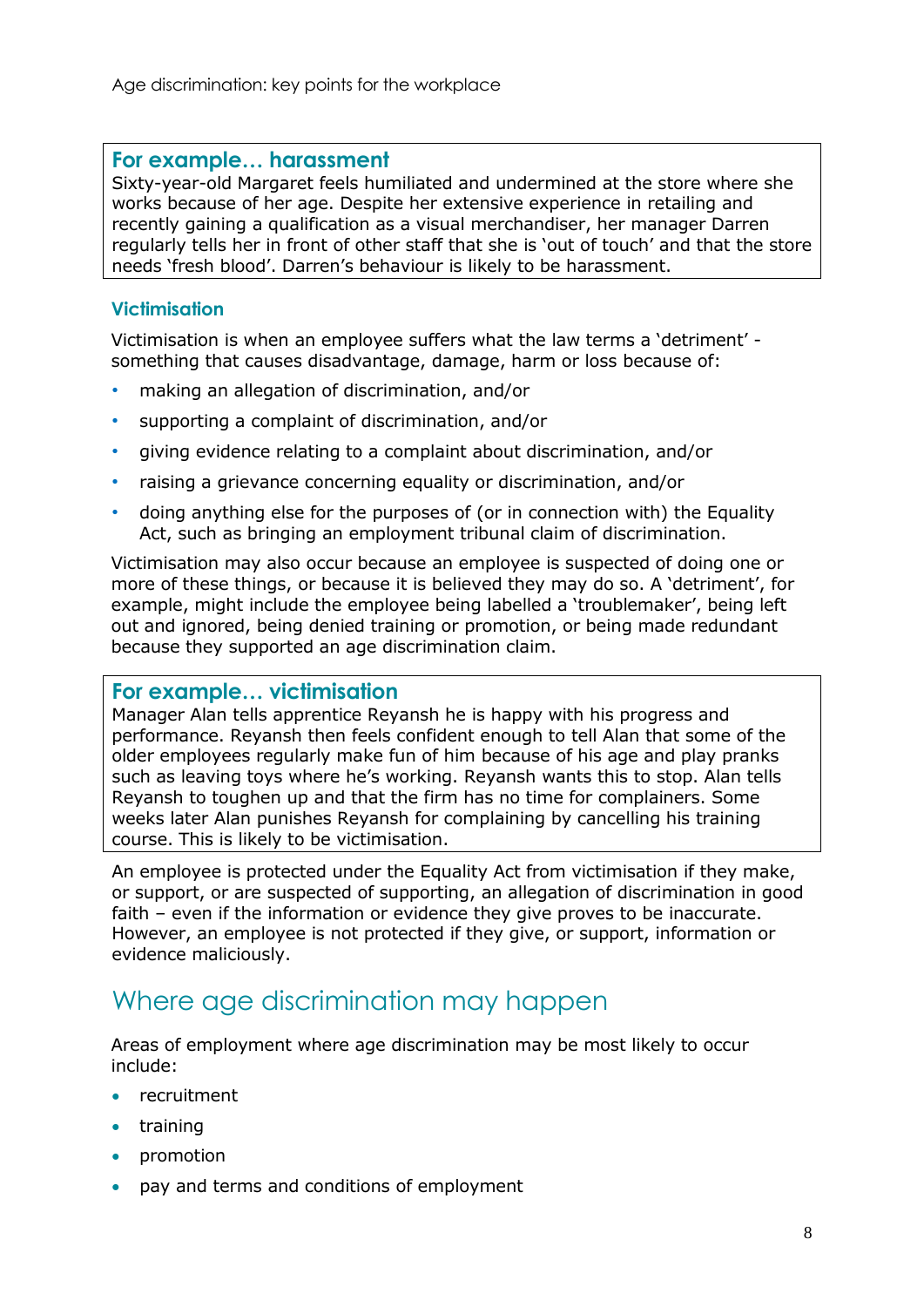- performance management
- redundancy
- **•** retirement
- dismissal
- flexible working.

## <span id="page-8-0"></span>**Recruitment**

To avoid discrimination, employers when recruiting **should not** allow any bias or stereotypical thinking about age to influence their assessment or decision-making at any stage of the recruitment process. They **should** take these steps when -

#### **Writing the essential documents**

 be careful when writing an advertisement, job description and person specification for a vacancy. Generally avoid any suggestion that applicants should be in a particular age group. This includes wording and illustrations which could suggest bias – for example, a photograph showing a group of only young people.

## **Advertising the role**

- generally, do not use wording suggesting that an applicant of a particular age would be best suited to the job. For example, do not ask for 'mature' applicants, as this suggests young applicants are not wanted
- use at least two different channels so as not to end up with applicants from too narrow an audience. So, generally, avoid solely using one kind of place or media - for example, advertising only on a website targeted at the young. An advert aimed at one age group suggests a discriminatory mind-set
- be careful, if spreading word of vacancies through existing staff. Relying only on 'word of mouth' is likely to extend any imbalance in the make-up of the workforce, particularly where it is mainly made up of people of the same age group. And it is likely to produce only a small pool of applicants.

#### **Pinpointing skills, experience and qualifications for the job**

- be clear on exactly what **skills** are needed for the post so managers are objective in assessing and selecting applicants. This should reduce the chances of ruling out an applicant because of their age
- be careful when saying what **experience** is needed for the role. Usually, it is better to set out the type or types of experience needed rather than ask for a number of years' experience
- only ask applicants for **qualifications** necessary for the role. Also, allow them the option to demonstrate in another way the knowledge and aptitudes required – for example, through equivalent qualifications, or skills and knowledge from work experience
- so don't insist on a specific qualification if not needed. The employer may need to be able to objectively justify asking for a specific qualification, including **a degree**,. This is because more people go to university now than, say, 30 years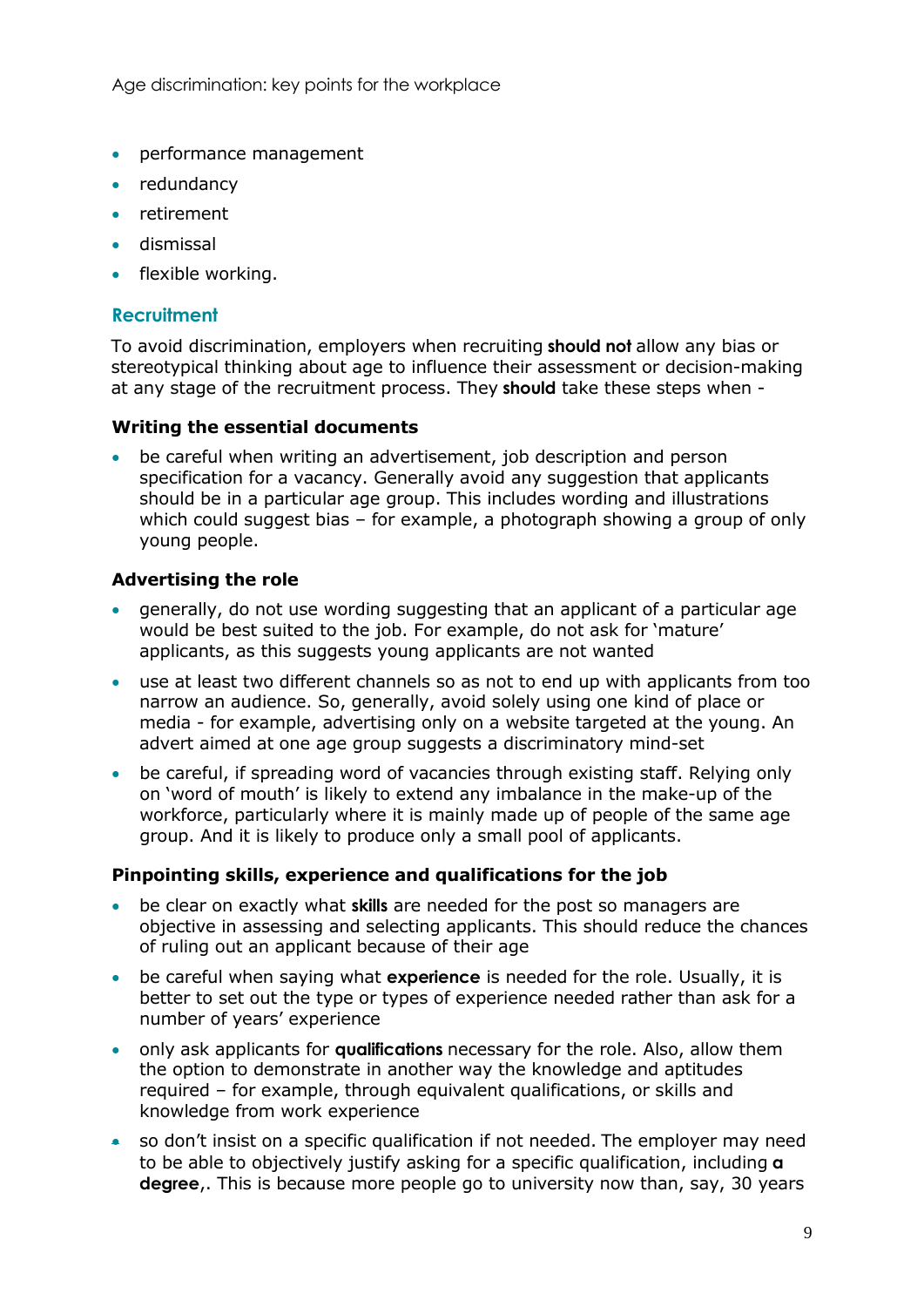ago, so older people are less likely to have a degree. Also, avoid asking for 'recent graduates' – such a requirement is likely to be very difficult to objectively justify

- do not have an upper age limit for people to apply to be **apprentices** or **trainees**, as people are working for longer and now more likely to change their line of work. In law, apprentices must be aged 16 or over, but there must not be any other age limit for applicants. Neither must there be an age limit for management trainees. Also, see the section, Employing young people, further into this guide
- be careful making assessments or saying an applicant is overqualified for the job. This can indicate an opinion that they have too much experience or been working too long and that the employer is looking for someone younger. Also see the section, **Ageist language**, further into this guide.

## **Drafting the application form**

- avoid asking for the applicant's **age or date of birth** on the form. Although it is not discriminatory to ask their age, if they do not get the job they may claim that the fact that the employer did ask is evidence of discrimination. On a separate **equality and diversity monitoring form**, the employer can ask for the applicant's age group. The monitoring form should be anonymous, confidential and not seen by anyone sifting applications, interviewing applicants or deciding who gets hired
- in very limited circumstances, an employer can specify that applicants must be a particular age. See **'Occupational requirements'** under the section, When different treatment because of age may be allowed**,** further into this guide
- ask for **details of education and training,** but only ask for dates if they are relevant to skills, knowledge and capabilities necessary for the role. Otherwise, asking for dates can be seen as a way to find out the applicant's age
- be careful in asking for **details of relevant skills, knowledge, capabilities and experience in previous employment**. Asking for dates on the form may suggest a way to find out the applicant's age. The employer would be better asking for recent information – say, details of relevant jobs, experience, skills and periods of unemployment in the last two years.

#### **Using social media**

- be aware that **checking an applicant's background** on social media, including their age, risks being discriminatory and may breach the General Data Protection Regulation (GDPR)
- **filtering tools** on websites to only target applicants based on their age are likely to be discriminatory
- be aware that while one social media network may be popular with one age group, it may be little used by another.

## **Interviewing**

 generally, interviewers or others in the selection process should not be influenced by **an applicant's age if they give it**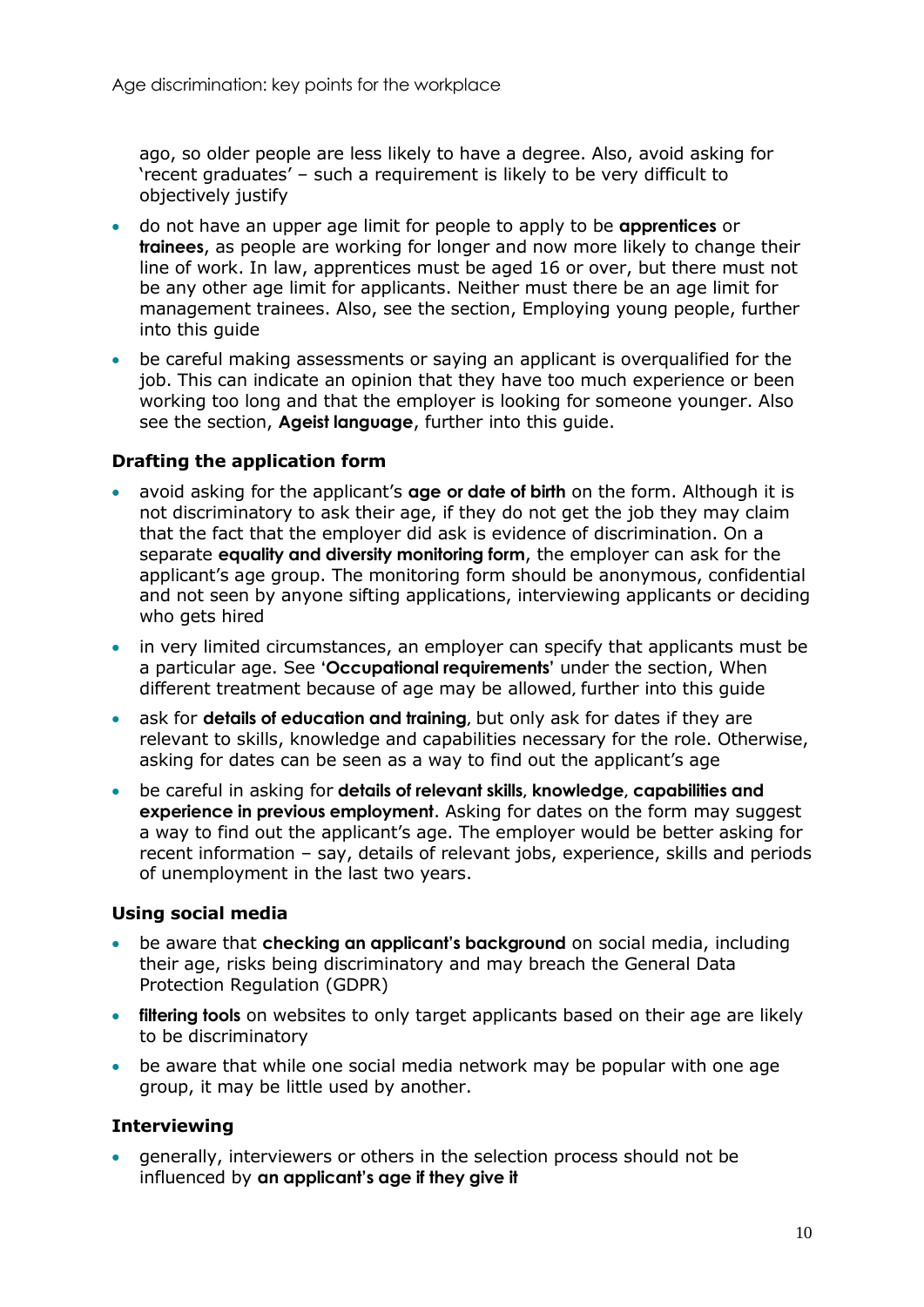- make sure **personal information** requested, either on the application form or in interview, is relevant to the job and/or administration of the recruitment
- interviewers should be trained to know how to **avoid asking discriminatory questions and making discriminatory assumptions**, **and how to ask questions correctly.** For example, interviewers should ask applicants about their management experience, not how they manage people older than themselves. And they should ask applicants to explain an example of when they adapted, rather than what they know about, for instance, a new piece of technology
- get interviewers on a panel to agree to constructively and subtlely **'call each other out'** if one or more of them stereotypes an applicant. See the section, **Risks of age stereotyping**, further into this guide
- those on the interview panel, and/or any other managers or staff involved, should take care when discussing which applicants should go on the shortlist. Talking informally and unguardedly is where discrimination may happen.

## **Seeking job references**

 an employer should be aware that an applicant's referees should not give them a negative job reference because of the applicant's age, and the employer must not discriminate based on that information.

# **Offering the job**

• select and appoint the best applicant – generally, an employer must not rule out the best applicant because of their age, how young or old they look, or the age of someone they are associated with. And it would be discriminatory to offer less attractive terms – for example, six months' probation instead of the usual three - because it is feared they would not fit in because of age.

## **Using a recruitment agency**

 tell the agency it must comply with the Equality Act. Apart from in very limited circumstances of what the law calls an 'occupational requirement' or where the decision can be objectively justified, an employer must not suggest to the agency that it only wants applicants of a particular age. And apart from in these very limited circumstances, an agency must not follow such an instruction or, for example, decide itself to only put forward young applicants. Neither should it pass on the applicant's age to the employer. Both the agency and the employer can be liable for discriminatory acts. See the sections **Occupational requirements** and **Where discrimination may be lawful,** further into this guide

Also, an employer should tell an agency it prefers applicants of a range of ages where possible.

# **For example… recruitment discrimination**

<span id="page-10-0"></span>A firm advertises for graduates who have achieved their degree in the last five years. This is likely to be discriminatory, as proving the business need for such a condition is likely to be difficult in most cases.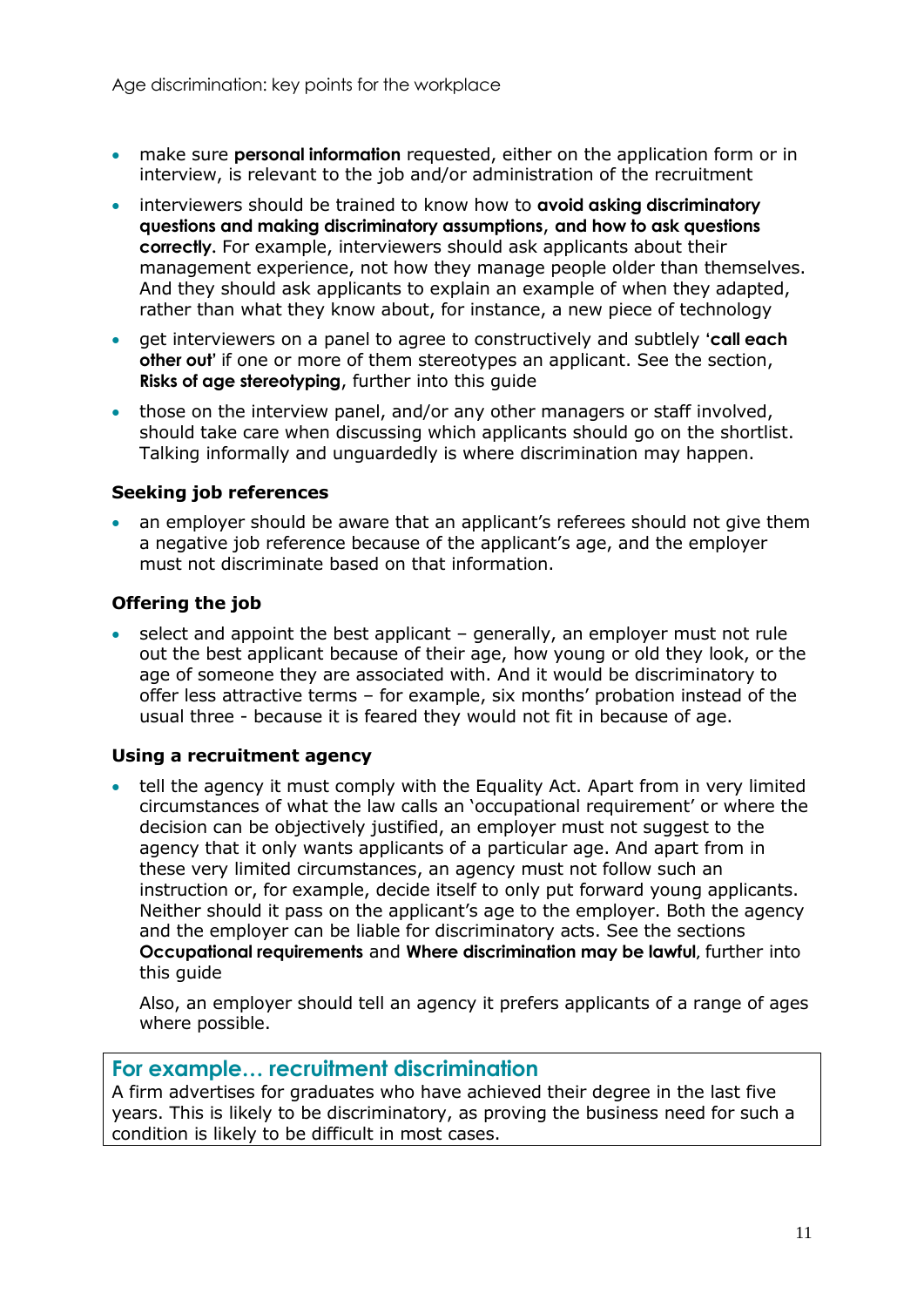# **Training**

An employer **must not**:

- deny an employee training or development because of their age, perceived age, or because of the age of someone they are associated with. For more information regarding training, see the section, **Positive action,** further into this guide
- allow any bias, stereotypical thinking or assumptions about age to creep into decisions about who gets trained
- make assumptions about an employee's needs or ambitions based on their age, length of experience in a job, or length of time with the employer, or assume there is more value in training younger staff and no or little value in training older employees
- focus training for older workers only on their current role, or overlook older workers for opportunities for overall development, work experience, shadowing in other roles, or to move into a new or different role.

An employer **should not**:

 deny training to young employees because they do not have enough experience or are in low-paid roles.

An employer **should**:

- make sure all its employees, no matter what their age, are made aware of opportunities for training and personal development
- be aware that training should make under-performance less likely
- give support and encouragement to any older employees who are reluctant to discuss their training needs for fear they will be seen as underperformers or 'behind the times'
- use constructive and regular career/work-life discussions with all employees to identify training needs that benefit employees and the organisation
- be reasonable, flexible and considerate about when and where training takes place. For example, insisting on training outside of normal working hours, or that requires staying away from home for a few days or week, or long hours of travel, may discriminate against older employees if they are more likely to have caring responsibilities outside of work.

# **For example… training discrimination**

<span id="page-11-0"></span>In carrying out job performance reviews with employees, manager Aleksander discusses career ambitions and opportunities for training with most staff. But he doesn't discuss them with staff over 55, as he thinks this a waste of time. His reasoning is that the over 55s are past their best and merely want to coast towards retirement. Aleksander's age-biased actions are likely to be discriminatory.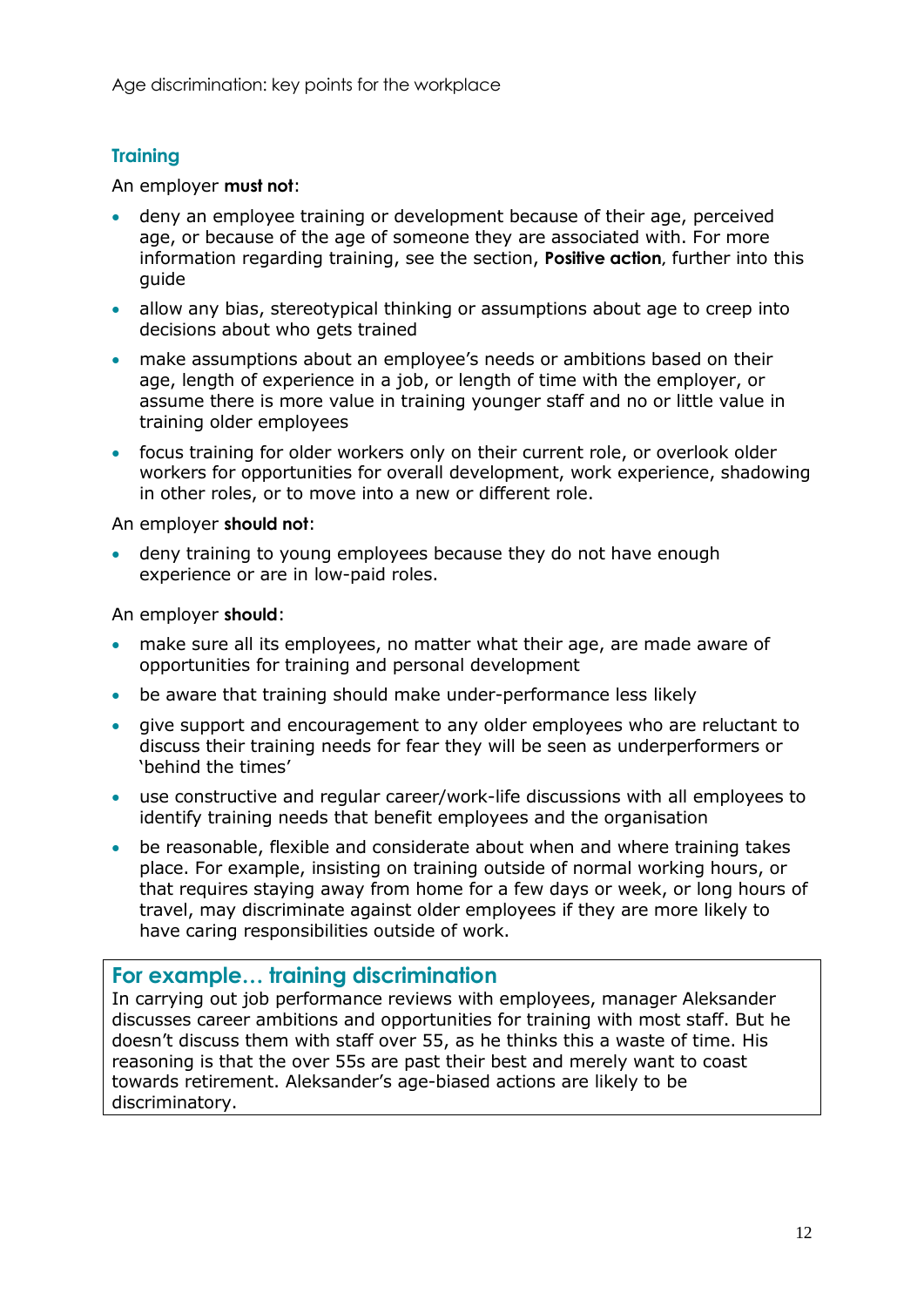# **Promotion**

An employer **must not** deny an employee promotion because of their age, perceived age, or because of the age of someone they are associated with. For example, it is likely to be discriminatory to:

- rule out a capable employee to take on extra responsibilities because they are considered to be too young for the new role
- discourage an employee with the necessary skills, knowledge and experience from applying for a more challenging job because of their age
- overlook inviting a colleague of a different age group to the rest of the team to regular socials – the gatherings are affecting decisions back at work about who gets development opportunities and promotion
- allow any bias or stereotypical thinking or assumptions about age to creep into decisions about who gets development opportunities or promotion.

An employer **should:**

 make sure job vacancies and promotion opportunities are mentioned to all relevant staff, no matter what their age.

# **For example… promotion discrimination**

Justine is excelling at her job, so applies for promotion. Her application is turned down because her employer is aware that away from work Justine has elderly parents. Her employer feels the promotion, on top of her responsibilities for her parents, would be too much for Justine. The employer made the decision without talking to her about its concerns or looking at and discussing any possible options, such as flexible working, that might have suggested a way forward for Justine. The employer's decision is likely to be discriminatory.

## <span id="page-12-0"></span>**Pay and terms and conditions of employment**

An employer **must not**:

 generally, have different terms and conditions of employment because of an employee's age, perceived age, or the age of someone they are associated with. This might, for example, include a bonus

However, there are circumstances where different treatment because of age can or may be lawful. Examples include the National Minimum Wage and National Living Wage, redundancy pay, pay and job benefits linked to up to five years' length of service and, where the employer can objectively justify it, for more than five years' service. To find out more, see the section, **When different treatment because of age may be allowed**

 generally, allocate different work times, shift patterns or number of hours of work because of a job applicant or employee's age. There can be exceptions because of employee's flexible working requests approved by the employer. See the Flexible working section further into this guide.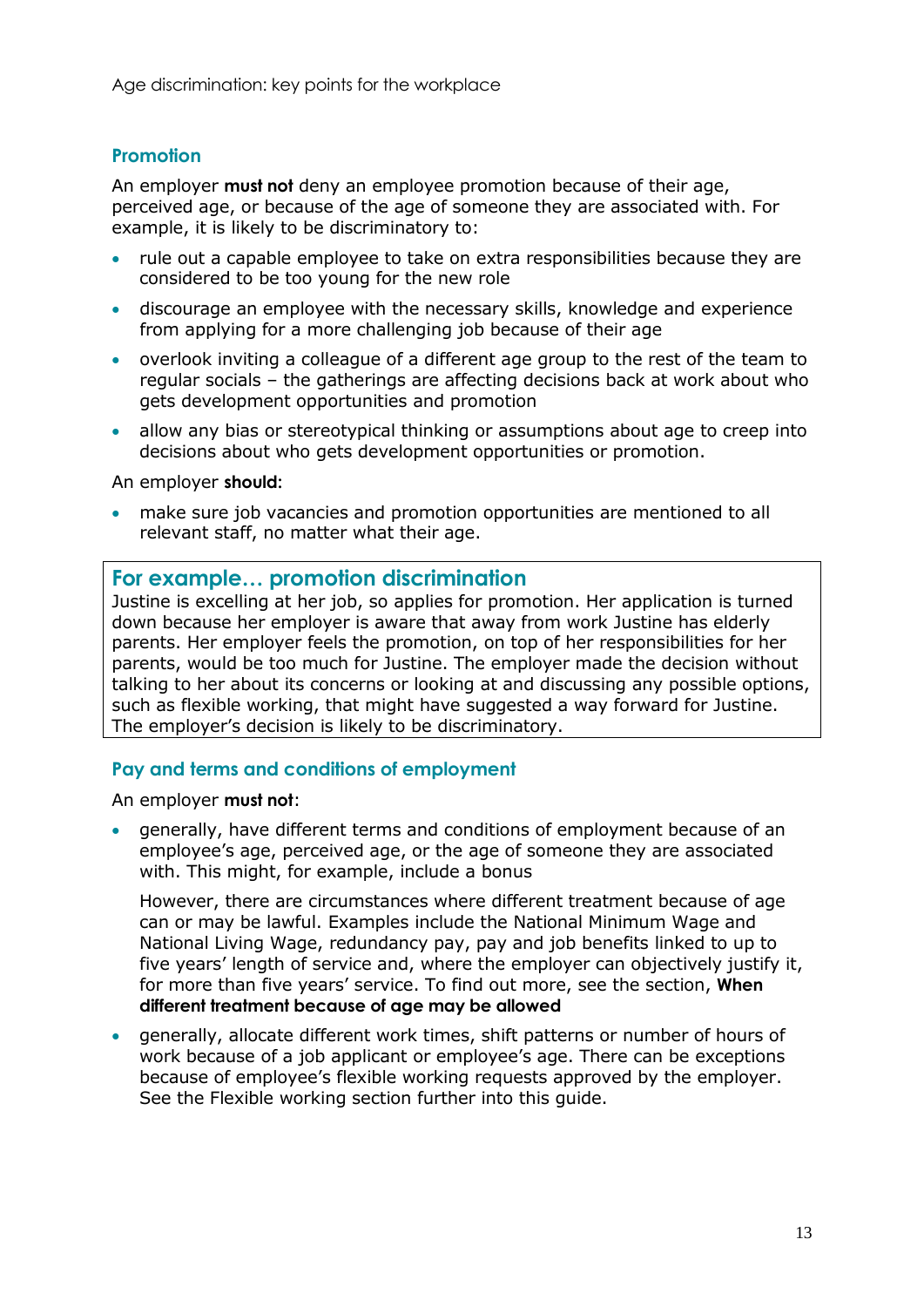# **For example… potential pay discrimination**

Sam, aged 50, and Mark, aged 35, work at the same firm and in the same role. While Sam is paid more than Mark based on his extra years of experience - 13 compared to Mark's five – Mark brings in more business. The firm would need to be able to objectively justify the difference in their pay, otherwise it is likely to be discriminatory.

# <span id="page-13-0"></span>**Performance management**

## **The appraisal**

The manager doing an employee's appraisal **must**:

- make sure the appraisal is fair
- approach and conduct it without preconceptions or bias concerning age
- avoid raising or prompting a discussion about when the employee might retire, asking 'when are you planning to retire?', suggesting they retire or putting pressure on them to retire.

#### They **should**:

- treat relevant employees consistently when assessing their performance and setting future goals, no matter what their age. But they must make reasonable adjustments for employees with a disability. More information can be found at [www.acas.org.uk/performance](http://www.acas.org.uk/performance) and in the **Impact of other protected characteristics** section further into this guide
- ask the employee, no matter what their age, about their work plans in the short-, medium- and long-terms, explaining the reason for asking is to help plan the workforce in shaping the business's future needs
- outline the employer's plans for the future.

## They **should not**:

 ignore or overlook performance matters because the employee is younger or older than other staff.

**What a manager should do if the employee asks about retirement**  Employees sometimes use an appraisal to say they've been thinking about options like full or partial retirement, a change in role or a development opportunity.

When an employee volunteers this information without being asked or prompted, managers can then start to discuss these future plans as part of the appraisal. Follow-up meetings will be needed to discuss and agree changes. But whatever the employee says about their future plans, employer and manager must not respond with discriminatory remarks or actions.

Some employers offer mid-career discussions with employees who request them. These, sometimes called 'mid-life MOTs', can help work out the best options for both employee and employer. To find out more, see the **Retirement** section in this guide or go to [www.ageing-better.org.uk,](http://www.ageing-better.org.uk/) [www.unionlearn.org.uk/publications,](http://www.unionlearn.org.uk/publications) [www.acas.org.uk/retirement](http://www.acas.org.uk/retirement) and [www.youtube.com/watch?v=DgTq5NTKlHU](http://www.youtube.com/watch?v=DgTq5NTKlHU)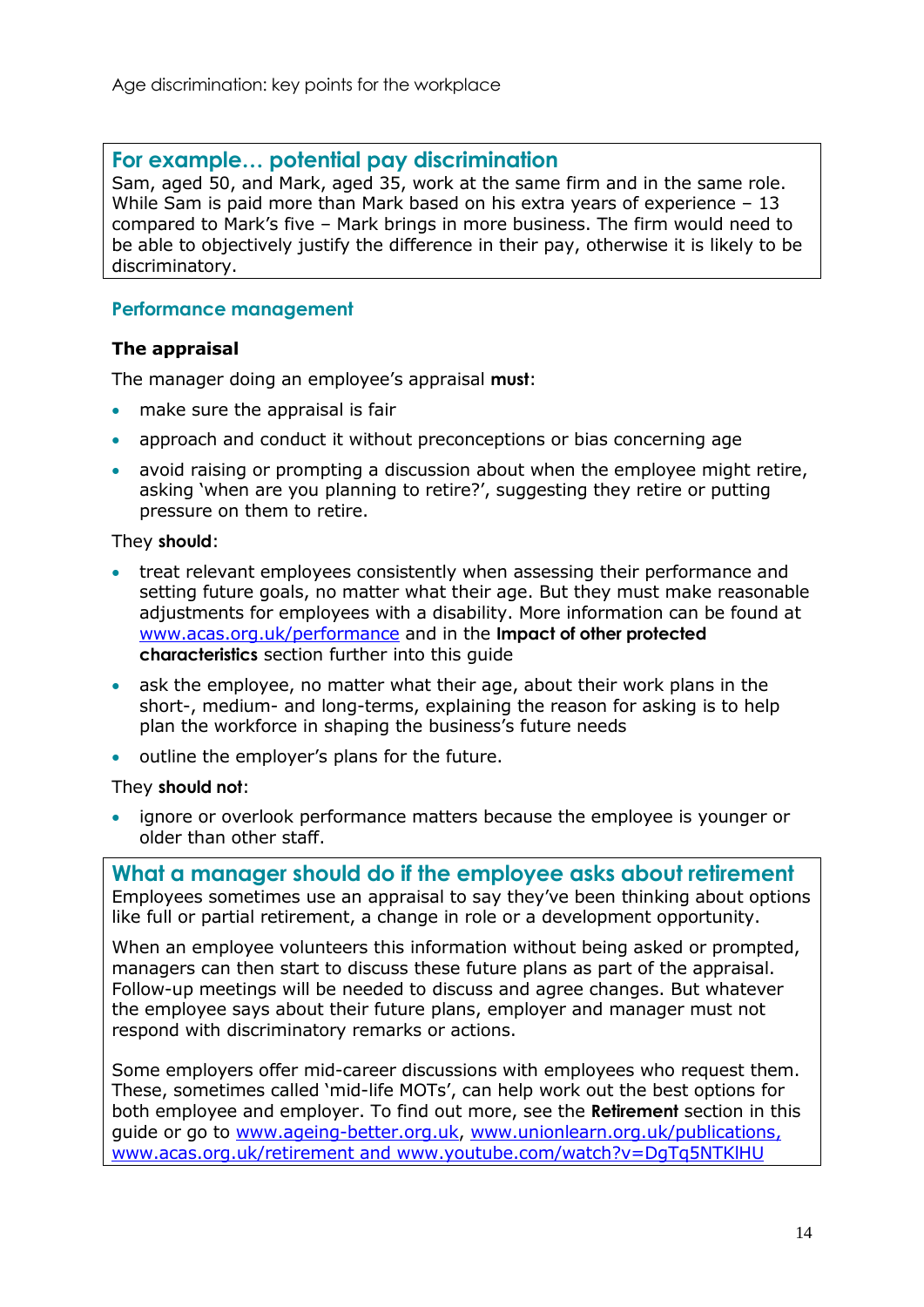The employee **should**:

approach their appraisal without preconceptions concerning age.

# **Managing under-performance**

An employer **must,** regardless of the employee's age:

- ensure any dismissal of an employee for under-performance is based on relevant facts
- give an employee an adequate chance to reach and maintain an acceptable standard. Only if the employee fails to improve after reasonable steps have been taken to help them, can the employer consider dismissing them for under-performance
- use non-discriminatory language. Instead of saying 'I suppose there's no point in training you in the new system now you are nearing 60', say 'We are giving all staff the chance to learn the new system – would you like the training?'
- be consistent in the performance standards set for staff
- be consistent in managing absence from work because of illness. Do not assume older staff are more likely to be off work ill. See the **Age discrimination: top ten myths factsheet.**

An employer **should**, regardless of the employee's age:

- raise any performance problems with the employee as soon as possible, and **not** delay or wait until the employee's appraisal. This includes having a constructive conversation to explore reasons for the under-performance and finding out what the manager can do to help
- help the employee to try to improve through options such as coaching and/or training, making an agreed change to their role, or seeking the help of an occupational health adviser if the employee's health is affecting performance
- agree a way forward with the employee, setting clear targets for improvement and giving the employee a fair chance to improve
- give regular feedback to the employee, praising achievements and explaining how they can get better in any areas where they still need to improve.

# **Taking consistent action to manage performance**

Like employees of all ages, each older worker has a different mix of physical and mental abilities, skills and experience. It's important to handle any underperformance by employees consistently no matter what their age. This includes giving them the same opportunities to improve and develop. Steps in managing an employee's under-performance should be in a workplace policy agreed between employer and any trade union/s or employee representatives. More information can be found at [www.acas.org.uk/performance.](http://www.acas.org.uk/performance) Also see the section, **Retirement**, further into this guide.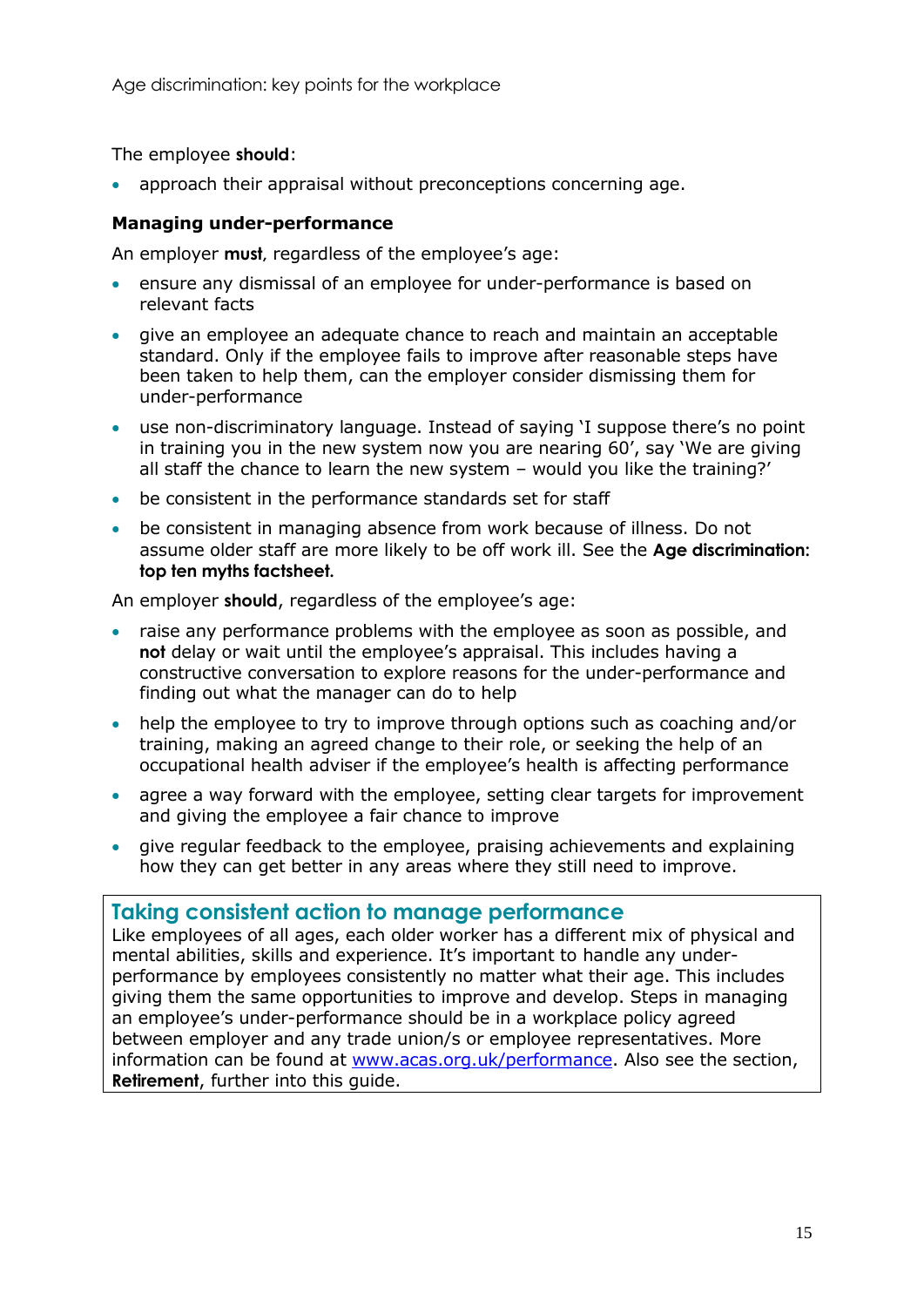# **For example… performance management discrimination**

In a round of performance management reviews, Luciana sets targets for 29 year-old Haruki to improve in his role after poor results. Meanwhile, 63-year-old Joe in the same role has had similar poor results. However, Luciana decides to let that pass with Joe because she assumes he will be retiring soon. Haruki could claim discrimination because of his age.

# <span id="page-15-0"></span>**Redundancy**

An employer **must**:

 make sure the need for redundancies is genuine and that the process for deciding who is made redundant fair. Decisions should be based on factors such as skills, work performance and abilities needed in the re-structured organisation.

An employer **must not**:

- base a decision on the age of an employee. However, there can be circumstances where what may appear a potentially discriminatory decision could be allowed. To find out more, see the section, **When different treatment because of age may be allowed**, further into this guide
- select staff for redundancy because they are part-time, as this is likely to involve discrimination, including against older employees
- pressurise older employees to opt for redundancy and/or retirement to help reduce the organisation's headcount
- select younger staff for redundancy instead of older, longer-serving staff to avoid higher redundancy pay-outs and maybe early pension pay-outs too, or because it thinks younger staff will find it easier to get another job.

An employer **should not**:

 select staff for redundancy solely or mainly based on 'last in, first out' because this is likely to discriminate against younger employees. However, there are circumstances where an employer may be able to objectively justify 'last in, first out' as part of redundancy selection criteria.

# **For example… redundancy discrimination**

Namono was made redundant after 18 years as an IT lecturer because she did not have recent experience working in a business. Before becoming a lecturer, Namono worked in computing in the private sector for 12 years, but this was not counted as 'recent' by her employer. This factor in selecting lecturers for redundancy is likely to have put the lecturers in Namono's age group at an unfair disadvantage and be discriminatory.

# **Deciding redundancy payments**

Redundancy payments based on age are allowed under the statutory redundancy payments scheme and are capped at a maximum of 20 complete years of service with that employer. Alternatively, an employer may have its own redundancy payments scheme offering more money. Employers should be aware that a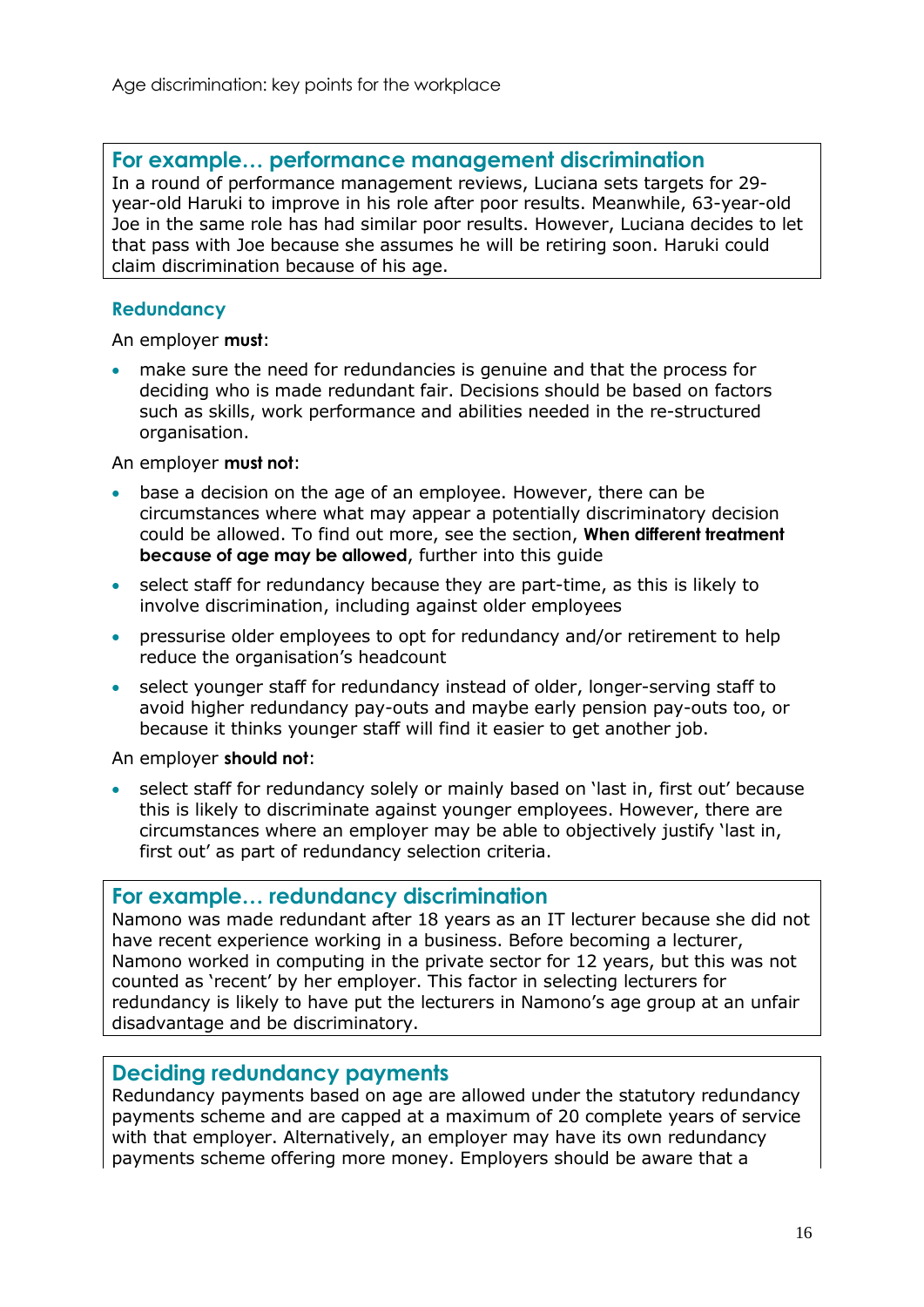scheme not proportionately in line with the statutory scheme risks being discriminatory.

However, an employer's totally different scheme may be lawful if it can be objectively justified and pays all age groups more than the statutory scheme. Employers should also be aware that a scheme may be discriminatory if payments are capped for employees who are older employees. See **When different treatment because of age may be allowed.**

To find out about redundancy generally go to [https://beta.acas.org.uk/manage](https://beta.acas.org.uk/manage-staff-redundancies)[staff-redundancies](https://beta.acas.org.uk/manage-staff-redundancies)

# <span id="page-16-0"></span>**Retirement**

An employer **must not**:

- treat an employee detrimentally because they are thinking about retiring or could already take their work pension or State pension
- make the mistake of thinking it has the right to change an employee's employment contract once they take any pension.

# **The employee's right to decide when to retire**

Most employees now have the right to decide at what age they will retire. There is no legal 'standard' or 'default' retirement age. This ended in 2011. Also, an employee does not need to retire when they reach the State pension age. An employer can still set a retirement age if it meets legal requirements. This decision must meet the wider needs of society, such as giving young people the chance of employment or creating a workforce with a mix of age groups, as well as the organisation's business needs. However, the need to set a retirement age can be very difficult to prove. So, few employers do this apart from for some roles which are physically-demanding and/or involve public safety. To find out more, go to the section**, Where discrimination may be lawful**, further into this guide.

Whether or not an employee can take some or all of their pension when they retire will be determined by the pension scheme and Equality Act rules.

## **For example… retirement discrimination**

Clive, aged 66, has been clear with his employer that he would like to carry on working and developing at the firm where he's successfully built a new career in the last 15 years. However, the mood has changed with the arrival of a new manager, Michelle. He's now under the strong impression that she is trying to force him to retire. She regularly chips in remarks such as 'There's no point in training you to use the new software, Clive, you're 66 for goodness sake'. And 'You won't want a new role at your age, will you?' and 'You'll be retiring soon, I expect'. Michelle's behaviour is likely to be discriminatory.

## <span id="page-16-1"></span>**Dismissal**

An employer **must**:

only ever dismiss an employee for a genuine reason and after a fair process.

An employer **must not**: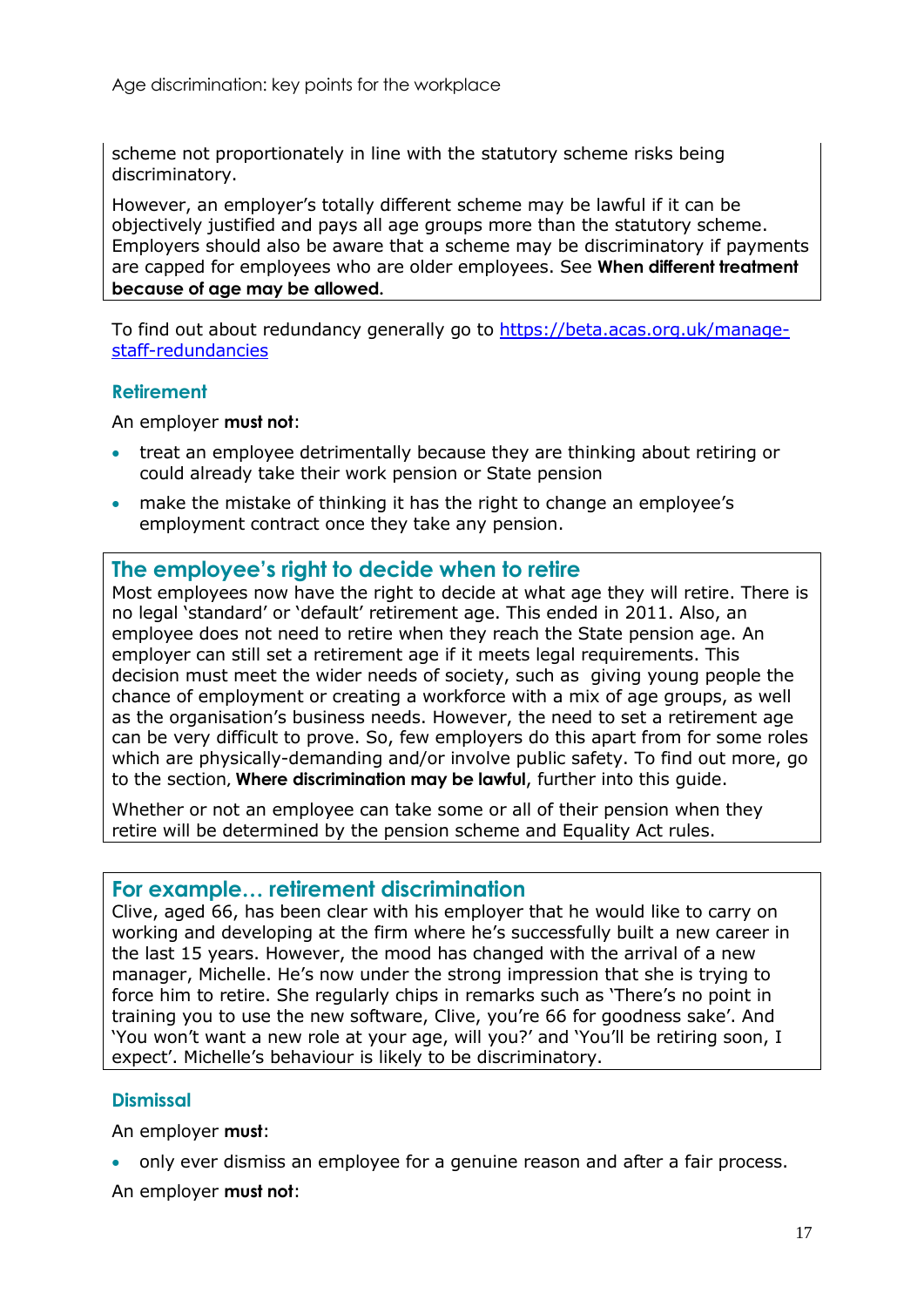- apart from in very limited circumstances, dismiss an employee because of their age, including because they are thought to be too young or too old, or because of an ageist culture in the workplace. Neither must they be dismissed because of the age of someone they are associated with
- suggest that the employee should retire before or during a dismissal process
- use ageist language during a dismissal process
- base a dismissal on age, other than where lawful.

# **For example… dismissal discrimination**

Helen takes over the ownership and running of a hair and beauty salon. She then regularly picks on employee Ginette, aged 58, with comments such as 'she looks too old for the salon', 'she's putting off customers' and 'we need younger, prettier staff'. Finally, she dismisses Ginette claiming she's no longer the right kind of employee for the salon. This is likely to be discriminatory.

## <span id="page-17-0"></span>**Flexible working**

An employer **must**:

- consider a flexible working request from an employee who has worked for it continuously for 26 weeks. It must agree to flexible working where it can accommodate the request, but can turn it down on business grounds defined in flexible working regulations. However, it must make sure it does not discriminate. To find out more, go to [www.acas.org.uk/flexibleworking](http://www.acas.org.uk/flexibleworking)
- remember that changing or reducing work hours, going part-time, taking partial retirement or working from home can all be part of a flexible working request.

An employer **must not**:

 refuse a flexible working request from one employee because they feel another employee is more deserving because they are older, younger or have family care commitments. One way to manage requests is to consider them in the order they have been made.

An employer **should**:

 consider dropping the '26 weeks of service' eligibility requirement and allow job applicants and employees to request flexible working from day one of employment.

# **For example… flexible working discrimination**

Sixty-year-old Liang asks manager Pablo if he could reduce his hours from fulltime to four days a week in a year's time, so he can look after his grandson on the other day. Liang is hopeful because he knows some of the other staff, particularly the young mums, have flexible working arrangements such as jobshares and working from home. However, Liang's request is turned down without any discussion, with Pablo telling him: 'If you want to carry on working here, you've got to do a five-day week - final'. Liang believes Pablo is discriminating against him because of his age.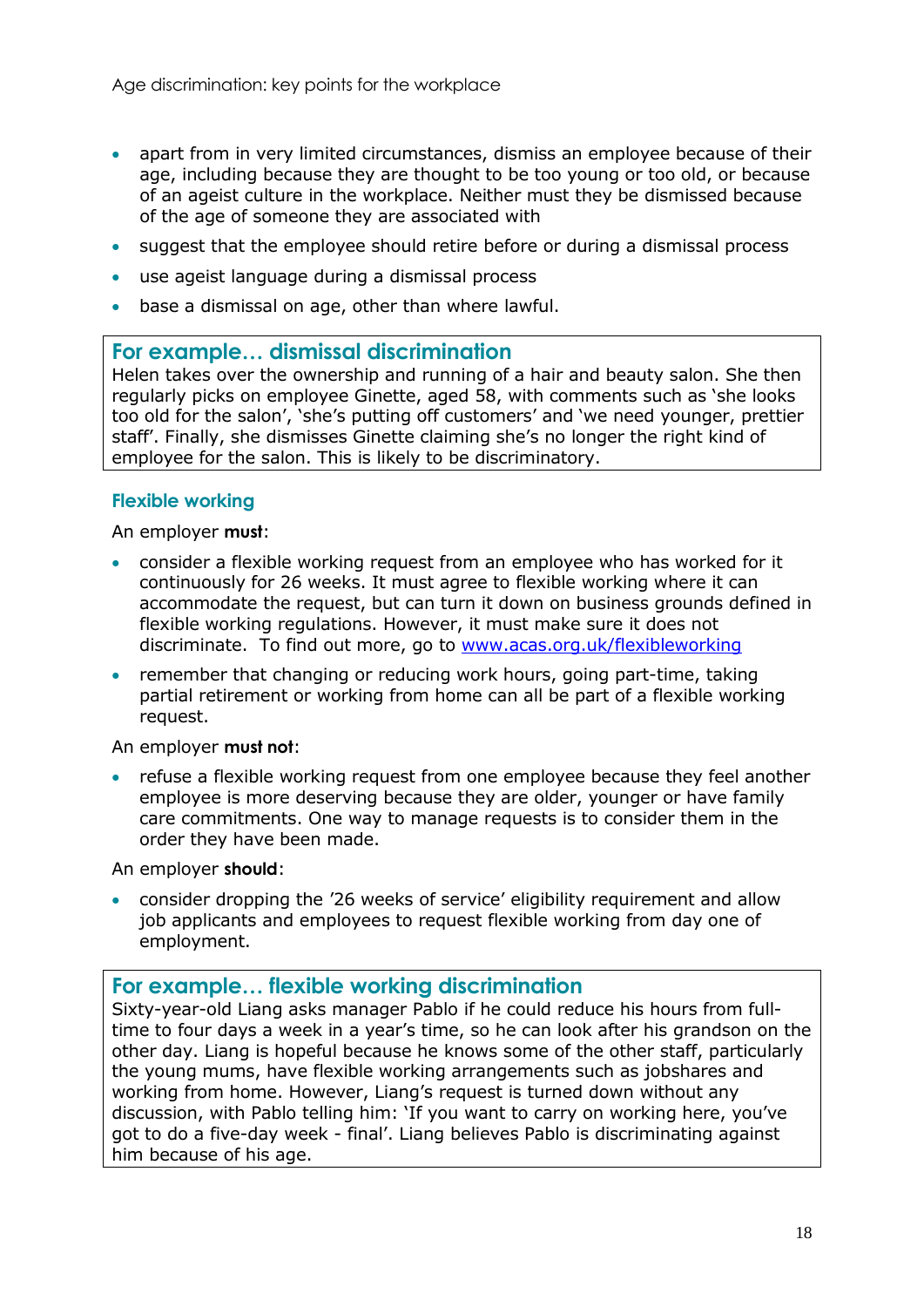# <span id="page-18-0"></span>Other considerations for everyone

Employers, managers, HR personnel, employees and their employee or trade union representatives should make sure they also understand:

- age discrimination and where different treatment because of age may be allowed
- the risks of age stereotyping
- the importance of not using ageist language and not being biased in favour of or against particular age groups
- how the protected characteristic of age can interact with other protected characteristics, particularly sex and disability.

## <span id="page-18-1"></span>**When different treatment because of age may be allowed**

There are exceptions where different treatment because of age can or may be lawful including:

- where discrimination may be lawful
- occupational requirements
- positive action
- pay and extra job benefits linked to time with the employer
- National Minimum Wage and National Living Wage
- redundancy and redundancy pay
- $\cdot$  pensions
- **the Armed Forces**
- **•** employing people under 18.

#### **Where discrimination may be lawful**

Discrimination because of age is allowed where objectively justified:

- with ordinary direct discrimination, the employer must prove its action concerning the employee is 'a proportionate means of achieving a legitimate aim'
- with indirect discrimination, the employer must prove its 'provision, criterion or practice' affecting the employee and group of employees of that age or age group is 'a proportionate means of achieving a legitimate aim'.

**What is a proportionate means of achieving a legitimate aim?** An employer must show both that:

- there is **a legitimate aim** such as a good business reason, but should note that cost alone is unlikely to be considered sufficient, and
- the actions are **proportionate, appropriate** and **necessary**.

To justify this sort of action, an employer must balance its business need against the discriminatory effect on affected employees. The more discriminatory the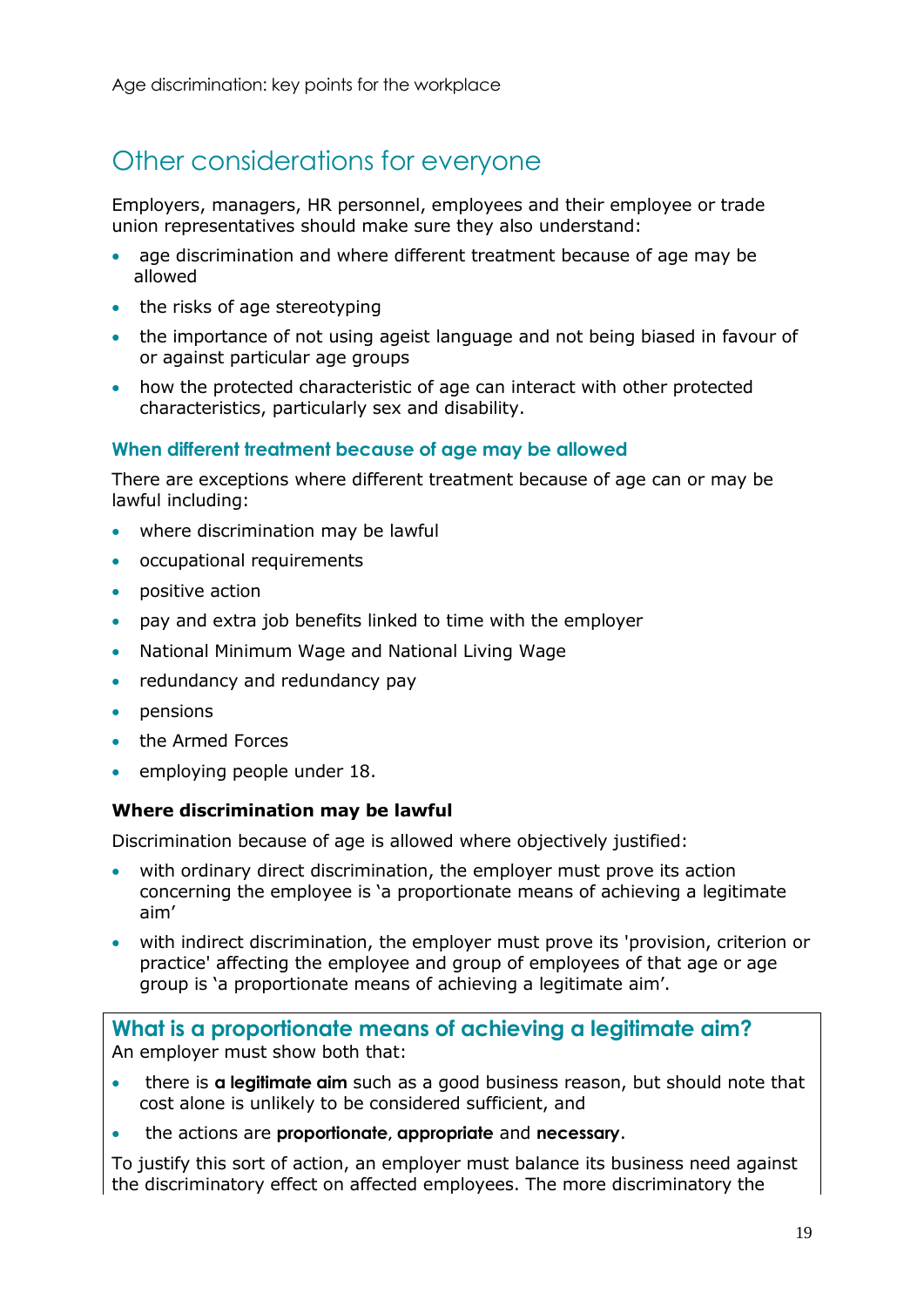effect, the more difficult it will be to justify. Employers should explore ways to achieve their aims without discriminating, or without discriminating as much. If there are less discriminatory alternatives, they should be taken.

Proving a legitimate aim to an employment tribunal can be difficult.

If a claim of direct age discrimination goes before a tribunal, the employer would also have to show its legitimate aim would assist society in some way – for example, by helping young people get jobs or older people stay in work. However, in a case of indirect discrimination, an employer would not have to show any such wider benefit.

## **Occupational requirements**

In very limited circumstances, it may be lawful for an employer to insist that employees or job applicants must be, or not be, a particular age or in a particular age group.

In law, this is known as an 'occupational requirement' and can provide the employer with a defence to a direct discrimination claim. But it is not enough for an employer to simply decide they would prefer, for example, not to employ someone because of their age.

An occupational requirement must be all of the following:

- crucial to the post, and not just one of several important factors, **and**
- relate to the nature of the job, **and**
- be 'a proportionate means of achieving a legitimate aim'. If there is any reasonable and less discriminatory way of achieving the same aim, it is unlikely the employer could claim an occupational requirement.

Occupational requirements should be reassessed every time a job is advertised because circumstances and needs can change.

Also, an employer should think carefully, and consider seeking legal advice, before claiming an occupational requirement because some can be **difficult to prove** to an employment tribunal.

# **Examples of occupational requirements**

- to be 18 or over to serve alcohol
- to be between 18 and 60 to be a police officer because of the physical demands of the job
- to be between 18 and 60 to be a firefighter because of the physical demands of the job.

## **Positive action**

An employer can take what the law calls 'positive action' if it can show reasonable evidence that job applicants and/or employees belonging to an age group:

- are at a disadvantage, and/or
- are in low numbers in the organisation, and/or
- have other needs because of their age.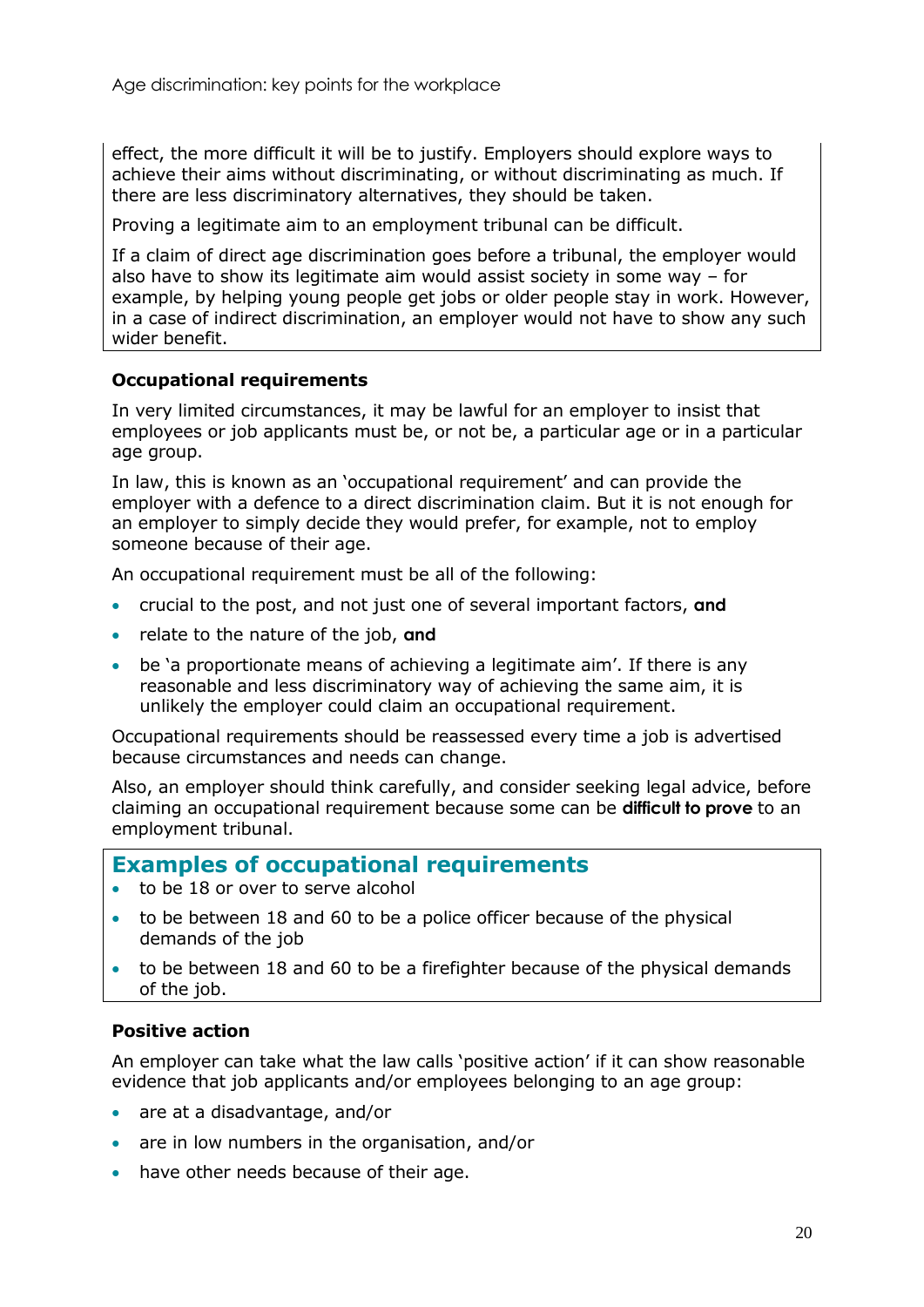Positive action must be proportionate and not discriminate against others. It does not mean giving applicants jobs or promotion solely because of their age. Actions may include training aimed at an age group or offering opportunities to use new skills to help them develop.

However, positive action can be used in a certain circumstance to decide who gets a vacancy where applicants are rated equally capable of doing the job. In this situation, the employer can select the applicant from the age group which it can show is under-represented in the organisation. An employer can only do this as a tie-breaker in deciding an individual vacancy. It would be discriminatory to give all applicants of an age group jobs, promotion or better terms and conditions because of their age.

For more on positive action, see the Acas guide, **Equality and discrimination: understand the basics.**

## **Pay and extra job benefits linked to time with the employer**

An employer should usually base an employee's pay and any extra perks and benefits, such as private health insurance and additional holiday, on their job and skills, not how old they are. However:

- **For up to five years' service,** the law allows an employer to improve pay, perks and benefits because of length of service with the employer or working at a certain level with the employer (and may include any previous employment before transferring under the [TUPE regulations\)](http://www.acas.org.uk/tupe)
- **For more than five years' service**, it may be discriminatory to increase pay and/or add perks and benefits as younger employees are more likely to have been with the employer for less time. However, an employer may be able to objectively justify rewarding more than five years' service if the business need is genuinely more important than any discriminatory effect it might have. There is more on 'objective justification' in the section, **Where discrimination may be lawful,** earlier in this guide
- **Insurance benefits** such as life insurance or health insurance can be stopped once an employee reaches the State pension age.

# **For example… lawful pay rise linked to time**

Jen's employer gives all employees a pay increase after each year with the employer for up to five years on the basis that their growing experience enables them to do their job better.

## **National Minimum Wage and National Living Wage**

The law allows different rates of minimum pay based on age up to 25 and applies even if people on different rates are doing the same job. The Government decided on this approach to make it easier for younger people to get work.

An employer can increase the amounts in each of the National Minimum Wage and National Living Wage pay scales, but the increases must go up using the same age bands.

For the current NMW and NLW rates, go to [https://beta.acas.org.uk/national](https://beta.acas.org.uk/national-minimum-wage-entitlement)[minimum-wage-entitlement](https://beta.acas.org.uk/national-minimum-wage-entitlement)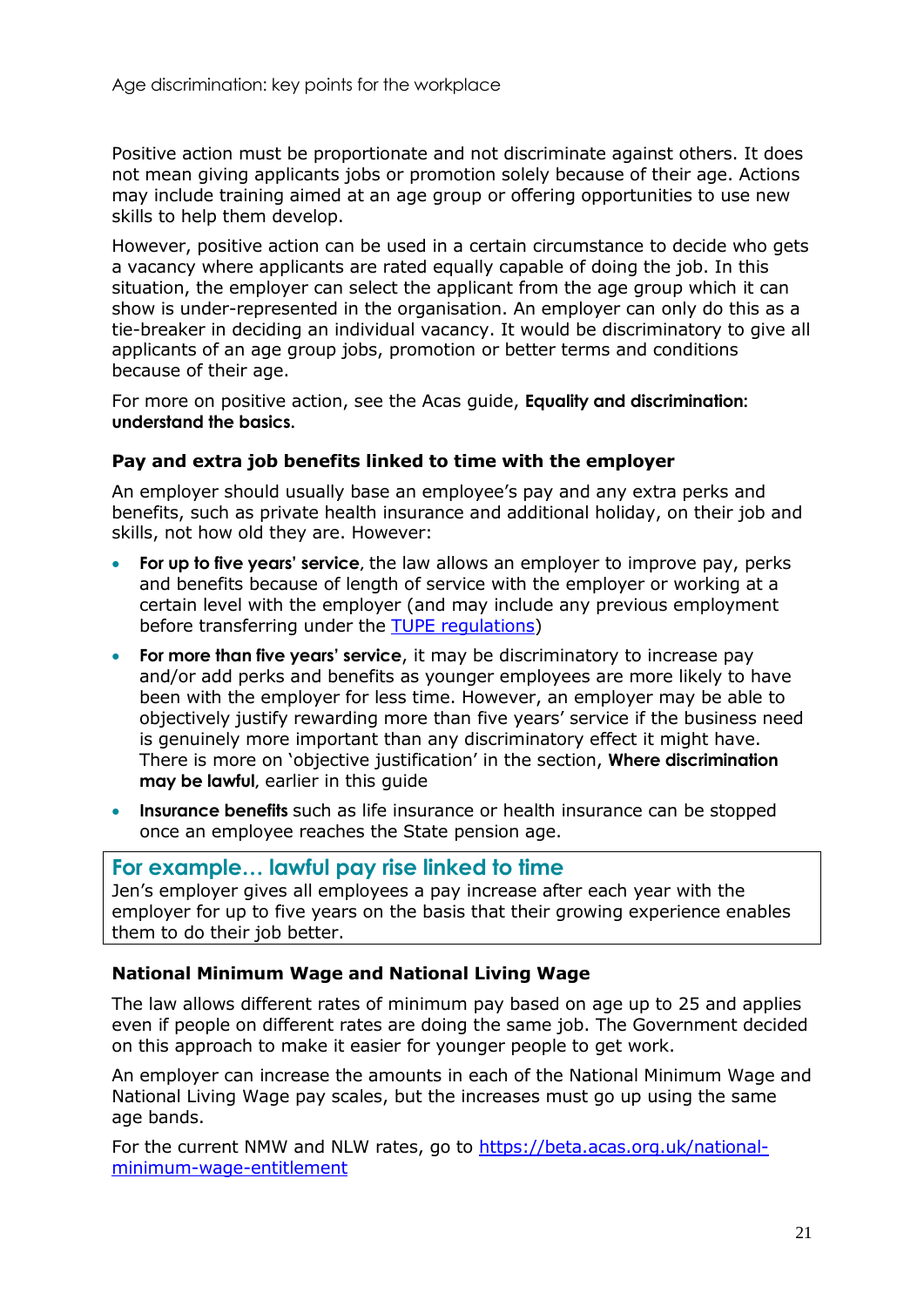## **Redundancy and redundancy pay**

**Redundancy:** As mentioned in the earlier Redundancy section in this guide, there can be circumstances where a potentially discriminatory decision in selecting staff for redundancy could be allowed. For example, deciding to keep staff who have been with the company for longer, and making redundant staff with less time with the firm, is likely to discriminate against younger employees. However, the company could be allowed to do this if it can prove a good business reason. For instance, it might be that it is essential that the restructured company keeps its most experienced staff who are fully trained and skilled. To find out more about how to prove a good business reason, go to the earlier section, **Where discrimination may be lawful.**

**Enhancing redundancy pay:** As mentioned in the earlier Redundancy section in this guide, there can be circumstances where a potentially discriminatory decision in improving redundancy pay could be allowed. For example, basing the amount of redundancy pay on an employee's number of years with the employer is likely to encourage older employees to opt for redundancy and younger employees to stay with the employer. An employer could do this if it can prove a good business reason or reasons – maybe to reward long service and open up opportunities for new talent. Or, maybe, to encourage voluntary redundancies, avoid compulsory redundancies and give the restructuring of the organisation a positive feeling in moving forward. To find out more, go to the earlier section, **Where discrimination may be lawful.**

**Capping redundancy pay:** Usually, an employer should avoid a scheme which looks to cap redundancy pay for employees who it thinks might be nearing retirement. Before the ending of the standard retirement age of 65 in 2011, some employers had caps so long-serving older staff would only get a redundancy payout which matched what they would have earned had they stayed in work. But, with the end of the standard retirement age, it is now more difficult for an employer to justify fixed retirement ages, apart from in a few limited circumstances. Now, a long-serving employee is likely to argue that a cap on their redundancy pay because of their age is unlawful as they may well work long after what was once thought of as retirement age.

## **Pensions**

An employer can offer an employee who has been part of its pension scheme since before October, 2006, an enhanced pension if they are being made redundant.

The law around age discrimination and pensions is extensive and complex. Employers and employees should seek legal advice and/or expert and independent financial guidance such as from the Pensions Advisory Service at [www.pensionsadvisoryservice.org.uk/](http://www.pensionsadvisoryservice.org.uk/) or a regulated independent financial adviser – to find out more, go to the Financial Conduct Authority at [www.fca.org.uk/](http://www.fca.org.uk/)

## **Armed Forces**

Age discrimination law does not apply to the military in the army, navy and air force in the UK.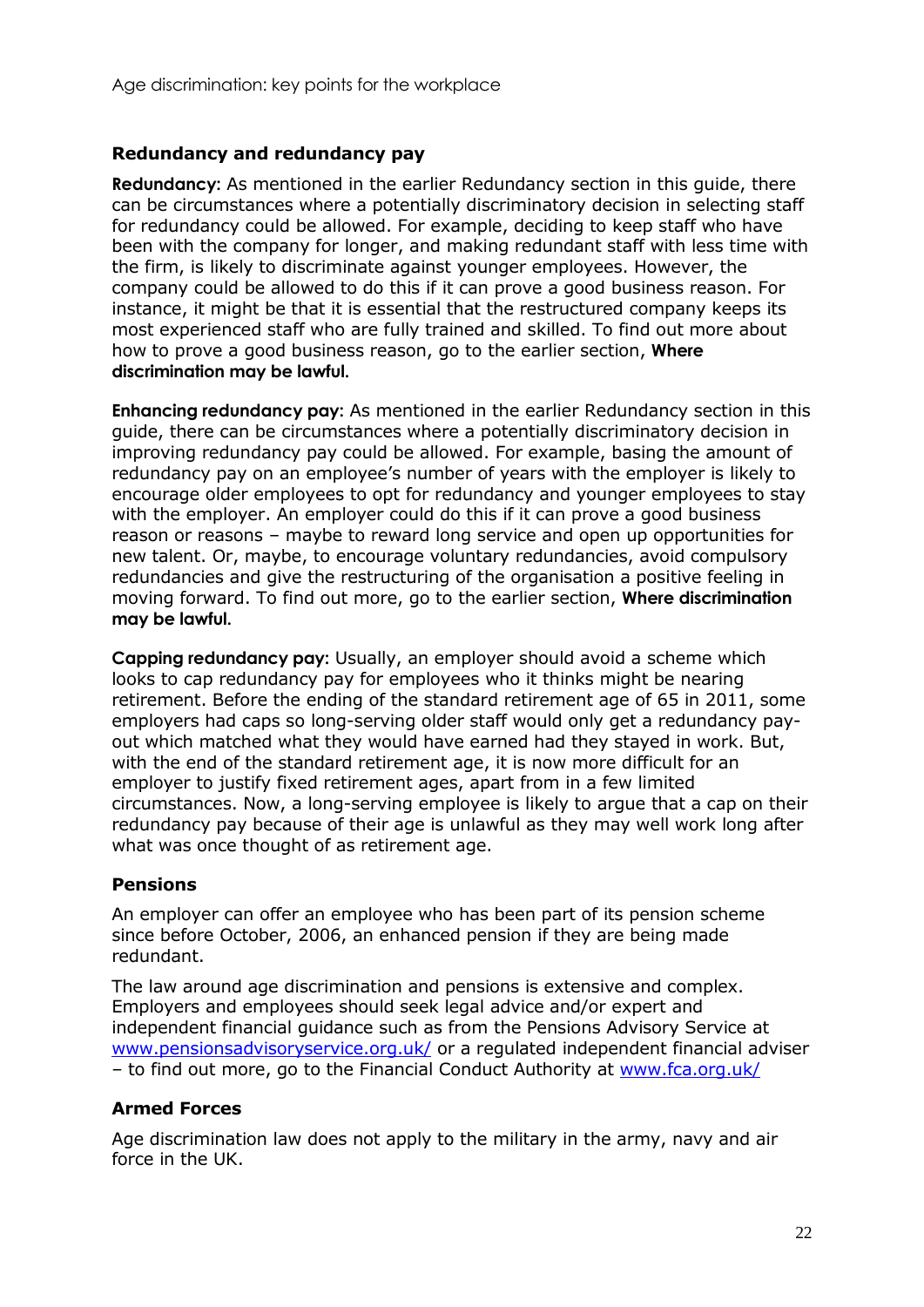# **Employing people under 18**

There are legal restrictions on employers offering work to young people, and taking them on, until they are 18. Find out more at [www.acas.org.uk/employingyoungpeople](http://www.acas.org.uk/employingyoungpeople)

## <span id="page-22-0"></span>**Risks of age stereotyping**

Employers and employees should avoid making assumptions about job applicants' and employees' capabilities and likely behaviours because of their age. Such guesswork can often be done without realising – this is known as unconscious bias. Whether intended or not, stereotyping can often lead to poor decisionmaking when recruiting, de-motivate existing staff, lead to reduced job performance and reduce trust among colleagues. Also, assumptions and uninformed decisions about job applicants or employees could lead to discrimination claims.

Myths about younger employees can include:

- they lack people skills because they are always on a mobile phone
- they are not team players.

Myths about older employees can include:

- their job performance will decline as they get older
- they will resist change.

# **How employers and employees can avoid age stereotyping**

- Judge people on their job performance not assumptions about them
- Where possible, have different age groups in a team or project shared goals can bring people together
- Seek out and value different outlooks they can come together to result in good ideas
- Encourage the different age groups to swap ideas, knowledge and skills.

To find out more about unconscious bias, go to [www.acas.org.uk/unconsciousbias](http://www.acas.org.uk/unconsciousbias)

## <span id="page-22-1"></span>**Ageist language**

Derogatory and abusive terms, and comments about an employee or job applicant are likely to be discriminatory if they are because of their:

- age
- perceived age (whether the perception is correct or not), and/or
- association with someone belonging to a particular age group.

They might include for example: a younger employee calling an older colleague 'Gramps' or 'old timer'; an older employee telling a young employee they are 'still wet behind the ears'; or an employer telling a job applicant 'you're not a good fit for our culture' or 'you're over-qualified' meaning 'you're too old' – here, the job applicant should challenge the employer to spell out what it means to see if the reasoning is justified or discriminatory.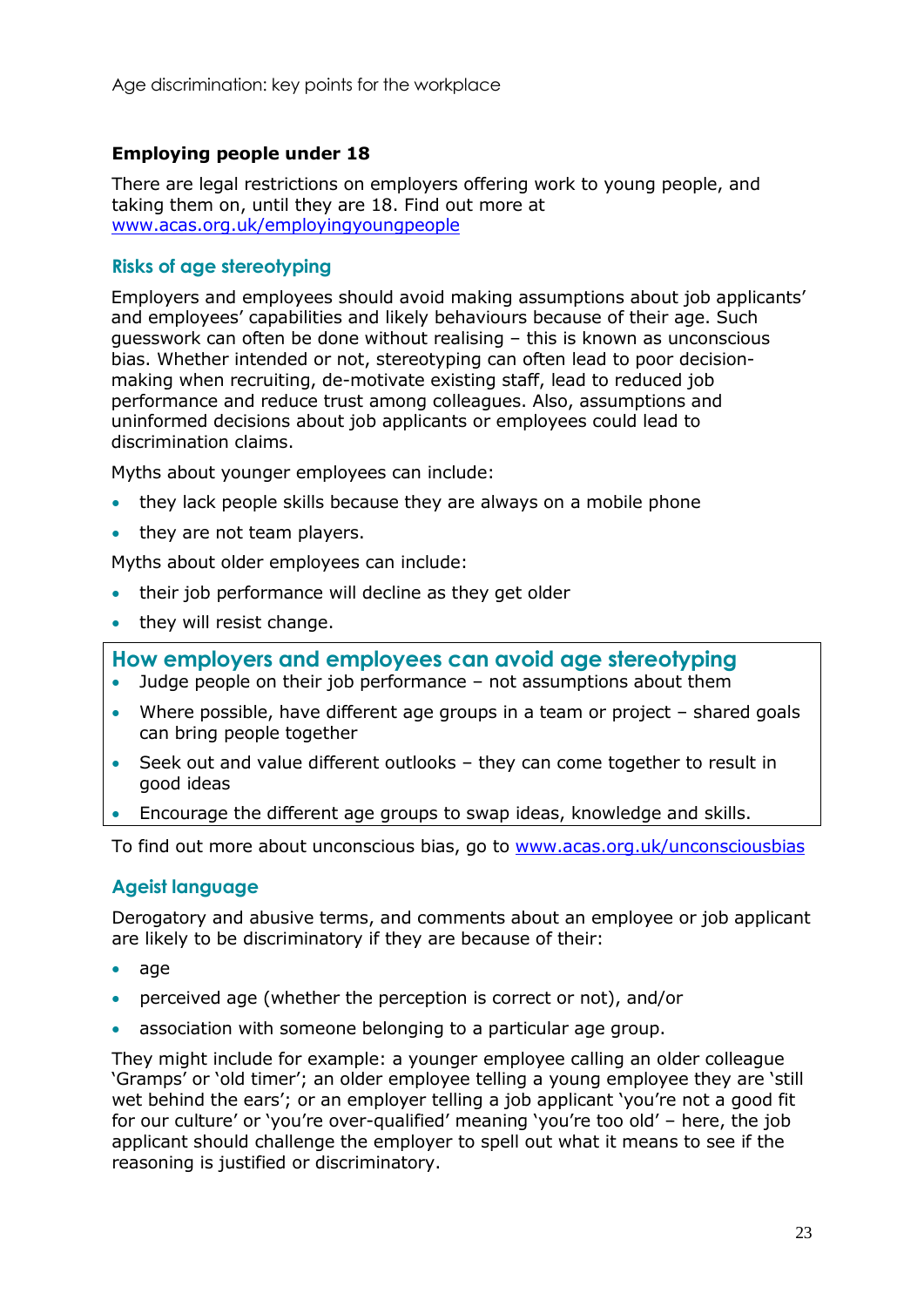In discrimination, how the recipient perceives words and actions matters more than the intention of the person delivering them.

The term 'banter' is often used when there is disparity between what was intended by one person and how it has been perceived by another. Employers should manage these situations with care. Sometimes a situation, where a 'joke', 'banter' or remark has caused offence or upset, can be dealt with by a manager having an informal discussion with an employee and explaining that they have caused offence, and to make sure they do not do it again. And in a situation where someone has used a word by mistake, or there has been a misunderstanding, or a comment has been made without thought, a manager may be able to handle it informally.

In other situations, where a term has been used on purpose and maliciously, or to embarrass and humiliate, the employer should look into the matter formally. There is more information about handling complaints in the companion guide, **Discrimination: what to do if it happens**, at [www.acas.org.uk/equality](http://www.acas.org.uk/equality)

# <span id="page-23-0"></span>**Impact of other protected characteristics**

The protected characteristic of age can be affected by or interact with other protected characteristics. For example:

**Sex:** For a certain role, an employer may say the successful applicant will have to regularly work late and/or at weekends and/or travel abroad, and/or socialise after working hours. Unless the employer can give a good business reason or reasons, which are proportionate, appropriate and necessary, such requirements may be discriminatory because of age and/or sex. For example, this might be because older women are more likely to have family caring commitments outside of work and find it difficult to meet such demands.

Employers should be aware that older women are more likely to be treated unfairly because of their age than older men. As well as being overlooked for promotion and training, and full-time work because of a lack of flexible working, some older women are also being treated unfairly because of the **menopause**.

## **Managing the menopause at work**

The menopause is part of the natural ageing process for women, usually in their late forties or fifties. Employers should be aware of effects of the menopause including:

- insomnia, fatigue, mood swings and surges of feeling hot
- struggling to remember things, concentrate and focus at work
- taking longer to recover from illness.

Such effects can lead to an employee losing her confidence, and suffering from stress and anxiety. Many women who take time off work because of these effects do not tell their employers the real reasons for their absence.

Employers and employees may find the menopause a difficult topic to discuss as it is a sensitive and personal matter. An employer should train managers and/or develop a policy to ensure an understanding in the organisation of how the menopause can affect women at work and what support might be appropriate. Such an approach may give an employee confidence to talk to their employer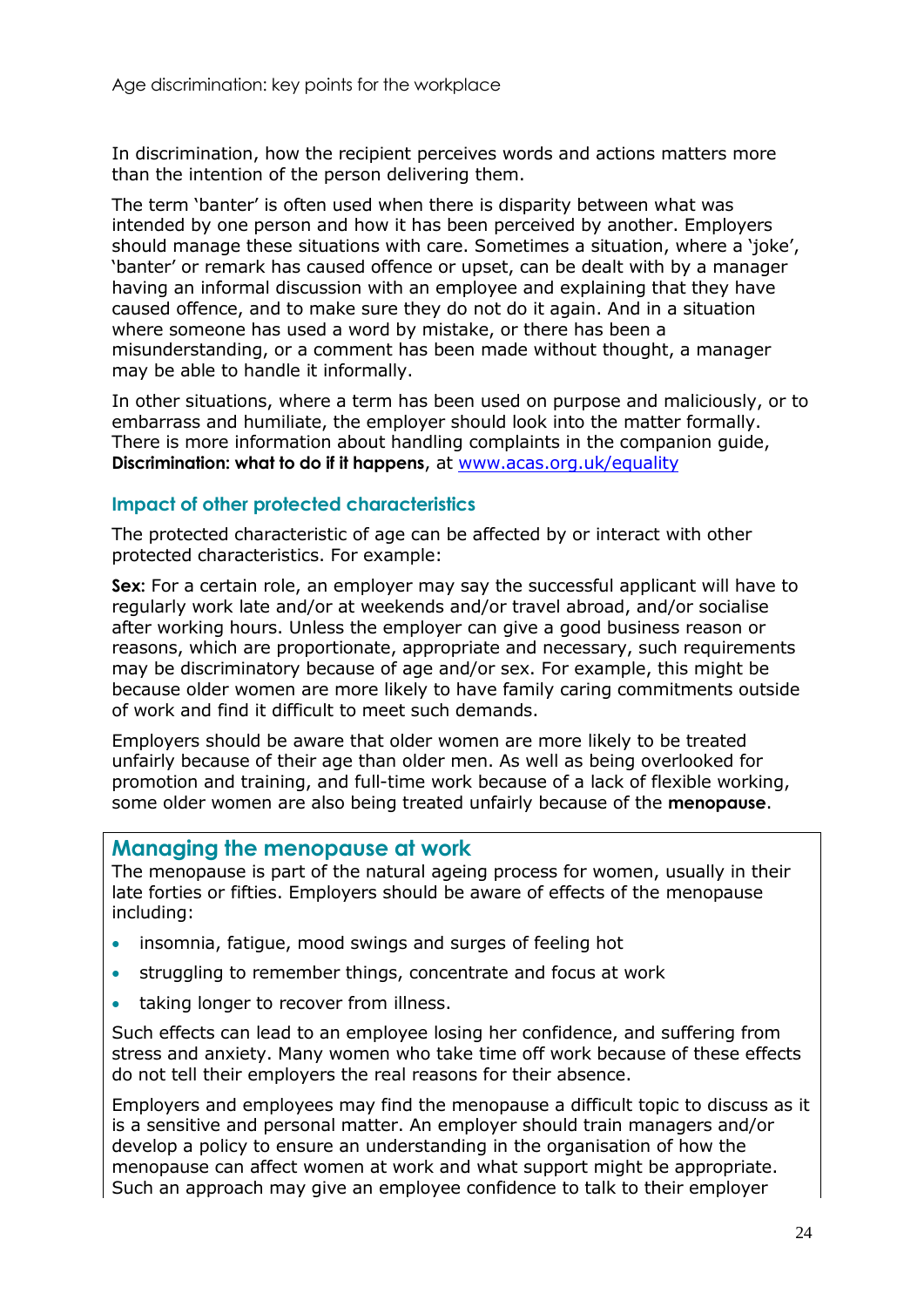about any issues they have or support they feel they need. And it may prevent discrimination claims from female employees going through the menopause.

There are more than three million women over 50 working in Britain. The impact of the menopause can vary from woman to woman.

For guidance for union reps on supporting working women through the menopause, go to [www.tuc.org.uk](http://www.tuc.org.uk/)

For advice on sex discrimination, go to [www.acas.org.uk/sexdiscrim](http://www.acas.org.uk/sexdiscrim)

**Disability:** The risk of an employee developing a disability increases with age, particularly once over 50. A job applicant or employee must not be discriminated against:

- because they have a disability, and/or
- because of something linked to their disability for example, it might be to do with being off work ill or difficulty coping with a certain task - and/or
- because they need 'reasonable adjustments' to remove or minimise their disadvantage at work caused by their disability – for example, this might be in applying for a job or to stay in work - or
- because they are thought to have a disability, or
- because they are associated with someone with a disability.

For advice on disability discrimination, go to [www.acas.org.uk/disability](http://www.acas.org.uk/disability)

# <span id="page-24-0"></span>Raising and handling complaints

How an employee should raise a complaint of alleged discrimination, including the option of raising the matter with a trade union representative, and how the employer should handle it, are explained in companion guide **Discrimination: what to do if it happens.** Also, employers should be aware that after dealing successfully with a complaint of discrimination, there can be further steps. For example, it is useful to think of how any future instances might be prevented. Find out more in the companion guide, **Prevent discrimination: support equality**. Both guides are at [www.acas.org.uk/equality](http://www.acas.org.uk/equality)

# <span id="page-24-1"></span>Further information

#### **Acas learning online**

Acas offers free e-learning. The Equality and diversity course gives: an overview of what equality and diversity mean; why they are important; putting the principles into practice in an organisation; and a test to gauge understanding of the key points. Go to [www.acas.org.uk/elearning](http://www.acas.org.uk/elearning)

#### **Acas training**

Our Equality and diversity training is carried out by experienced Acas staff who work with businesses every day. Training can be specially designed for smaller companies. Go to [www.acas.org.uk/training](http://www.acas.org.uk/training) for up-to-date information about our training and booking places on face-to-face courses. Also, Acas specialists can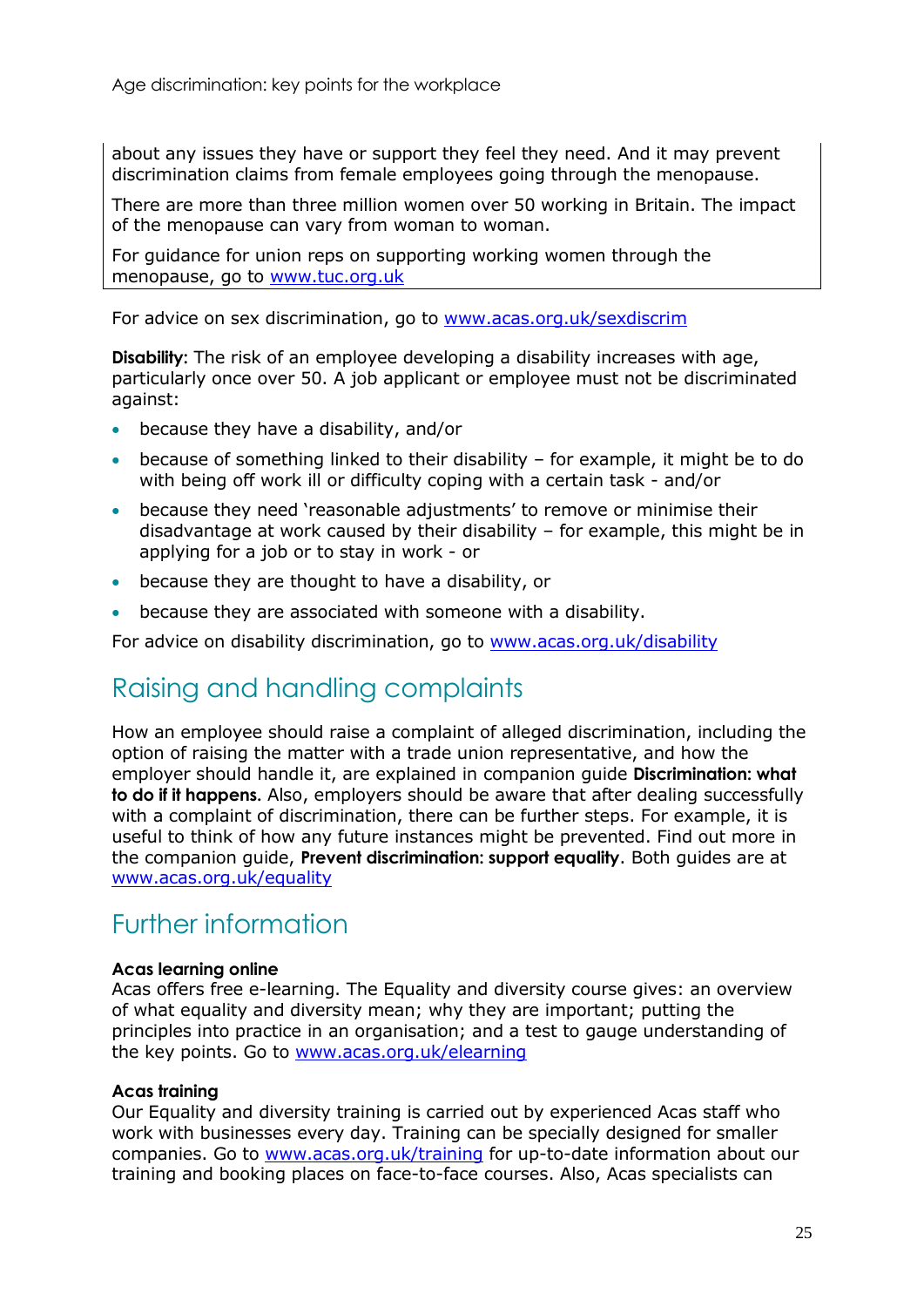visit an organisation, diagnose issues in its workplace, and tailor training and support to address the challenges it faces. Find out more at [www.acas.org.uk/businesssolutions](http://www.acas.org.uk/businesssolutions)

#### **Acas guidance**

Equality and discrimination: understand the basics, which includes the public sector equality duty Prevent discrimination: support equality Discrimination: what to do if it happens Bullying and harassment at work Flexible working Recruiting staff Redundancy

## **Age UK**

Charity campaigning against ageism at work, at [www.ageuk.org.uk/information](http://www.ageuk.org.uk/information-advice/work-learning/discrimination-rights/)[advice/work-learning/discrimination-rights/](http://www.ageuk.org.uk/information-advice/work-learning/discrimination-rights/)

Guidance on age-friendly recruitment at www.rec.uk.com/ data/assets/pdf file/0013/215221/Age-Opportunity-4-page-[A4-pledge-WEB.pdf](http://www.rec.uk.com/__data/assets/pdf_file/0013/215221/Age-Opportunity-4-page-A4-pledge-WEB.pdf)

#### **Business in the Community**

Charity promoting responsible business, at <https://age.bitc.org.uk/BusinessChampion>

#### **Centre for Ageing Better**

Charitable foundation campaigning for more age-friendly workplaces, at [www.ageing-better.org.uk/our-work/being-fulfilling-work](http://www.ageing-better.org.uk/our-work/being-fulfilling-work)

#### **Equality Advisory Support Service**

Government-funded service offering support to people with discrimination concerns, at the EASS helpline on 0808 800 0082 (Text phone: 0808 800 0084) or go to [www.equalityadvisoryservice.com/](http://www.equalityadvisoryservice.com/)

#### **Equality and Human Rights Commission**

Guidance on age discrimination in the workplace on [www.equalityhumanrights.com/en/advice-and-guidance/age-discrimination](http://www.equalityhumanrights.com/en/advice-and-guidance/age-discrimination)

Employment Statutory Code of Practice on [www.equalityhumanrights.com/codes](http://www.equalityhumanrights.com/codes)

#### **Government's Department for Work and Pensions**

Report on managing a workforce when there will be more older staff, at [https://assets.publishing.service.gov.uk/government/uploads/system/uploads/att](https://assets.publishing.service.gov.uk/government/uploads/system/uploads/attachment_data/file/587654/fuller-working-lives-a-partnership-approach.pdf) [achment\\_data/file/587654/fuller-working-lives-a-partnership-approach.pdf](https://assets.publishing.service.gov.uk/government/uploads/system/uploads/attachment_data/file/587654/fuller-working-lives-a-partnership-approach.pdf)

Having a mid-life career conversation video, at [www.youtube.com/watch?v=DgTq5NTKlHU](http://www.youtube.com/watch?v=DgTq5NTKlHU)

#### **Trades Union Congress**

To find out how a trade union representative should carry out a mid-life career conversation with an employee to help the employee make a case to their